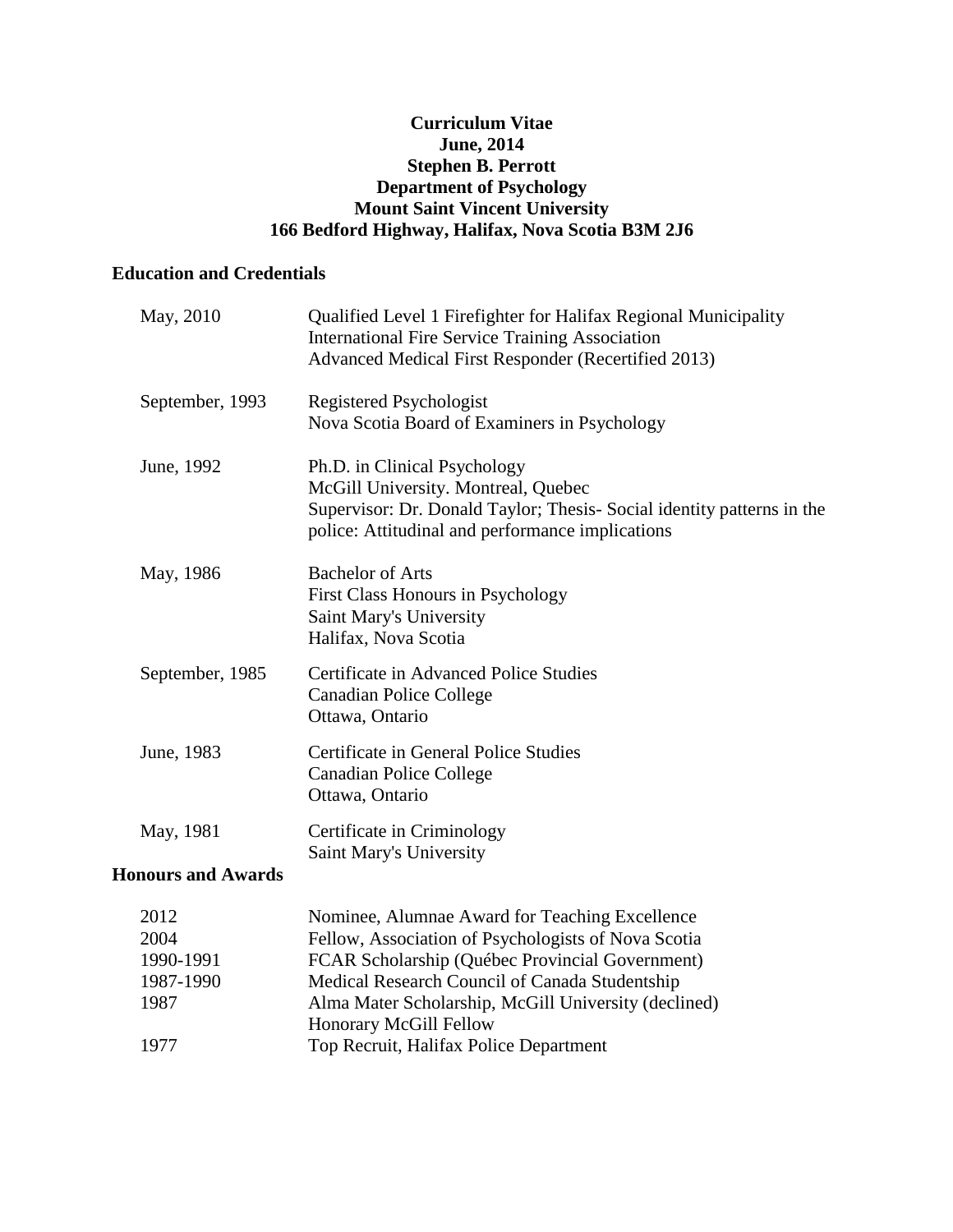| 2014-2015                | <b>Visiting Professor</b><br>School of Global, Urban and Social Studies<br>College of Design and Social Context<br>Royal Melbourne Institute of Technology (RMIT University)<br>Melbourne, Australia |
|--------------------------|------------------------------------------------------------------------------------------------------------------------------------------------------------------------------------------------------|
| 2009-Present             | Professor of Psychology<br>Mount Saint Vincent University                                                                                                                                            |
| 2001-2004; 2006-         | Adjunct Professor of Sociology and Criminology<br>Saint Mary's University                                                                                                                            |
| 1996-2009                | Associate Professor, Department of Psychology                                                                                                                                                        |
| 1991-1996                | Assistant Professor, Department of Psychology<br>Mount Saint Vincent University, Halifax, N. S.                                                                                                      |
| 1976-1986                | Police Constable, Halifax Police Department, Halifax, N. S.                                                                                                                                          |
| 1975-1976                | Assistant Manager, Lewis Shoe Stores, Halifax, N.S.                                                                                                                                                  |
| <b>Clinical Training</b> |                                                                                                                                                                                                      |
| 1990-1991                | Internship, Behavior Therapy Unit, Douglas                                                                                                                                                           |
| 1988-1989<br>1987        | Hospital Center, Verdun, Quebec<br>Internship, Montreal Children's Hospital, Montreal, Quebec<br>Practicum, Psychology Services, Douglas Hospital Center, Verdun,                                    |
|                          |                                                                                                                                                                                                      |

# **Employment History**

## **Teaching and Advising of Students**

Course Instructor, Mount Saint Vincent University, Undergraduate:

Introductory Psychology; Abnormal Psychology; Social Psychology; Community Psychology; Special Topics in Psychology: The Psychology of Policing; Special Topics in Psychology: Controversial Issues in Psychology; Psychological Tests and Measures; Honours Seminar: Ingroup Identification, Intergroup Relations, & Conflict; Honours Seminar: The Psychology of Policing; Honours Seminar: Honours Thesis Seminar; Human Neuropsychology; Childhood Psychopathology; Assessment of the Young Child; Gender Differences; Roots of Modern Psychology.

## Graduate School Psychology:

Special Topics- Neurological Structure and Theory: Implications for Psychological Practice-Fall Semester; GSPY 6831, Neurodevelopmental and Neuropsychological Issues in Childhood- Winter Semester

1996-2002 Faculty Member, Peace and Conflict Group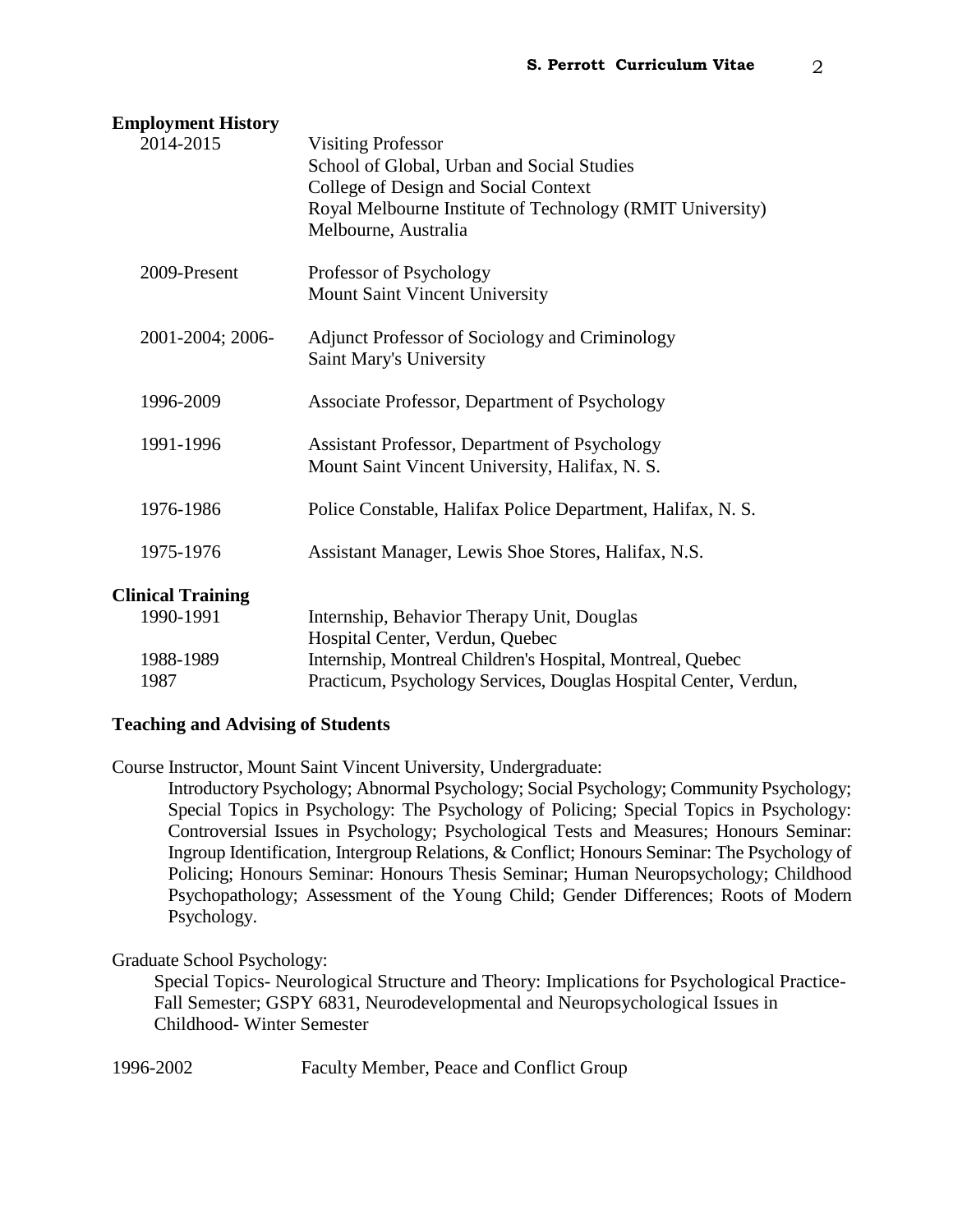#### **Honours Theses Supervised**

- 2014 Krystina Trites- Police Attitudes toward the Growth of Private Sector Securitization
- 2014 Mallory Guthro- Police Attitudes toward the Vulnerability of Girls in Cyberspace
- 2013 Lori O'Brien- Motivations for Volunteering: A comparison of firefighters to undergraduates
- 2012Brandon Blenkarn- Does Volunteer Versus Paid Work And Type of Motivation Affect The Job-Related Attributions of Young Adults?
- 2003 Shevaun Corey-Differences in occupational culture among police officers, teachers, and nurses
- 2002 Catherine Klepsch- Sex-Tourism in the Philippines: Attitudes of the Philippine National Police and Filipino university students
- 2000 Karen Ketch- Effects of group polarization on vengeance and Right-Wing Authoritarianism attribution styles
- 1999 Shannon Mack- Assessments of Self in Canada and The Gambia: Culture, gender, and self-construal
- 1994 Nancy Webber- Attitudes toward male versus female victims of sexual assault
- 1993 Yolanda Miller-Authoritarianism, belief in a just world, and attitudes toward domestic violence

#### **Master's Thesis Supervised (MSVU School Psychology program)**

Ongoing Stefani MacNeill

#### **Master's Thesis Committees (MSVU School Psychology program)**

- 2014 Victoria Klimek
- 2007Ainsley Boudreau- Adolescents' Willingness to Seek Help for Bullying Problems
- 2000 Loretta Hawley- Locus of control in children with nocturnal enuresis
- 1997 Bridgett Kendall- The effect of Strabismic Amblyopia on the central visual field of children
- 1996 Kerri Stuart- Occupational sex stereotyping among sixth-grade children from rural and urban communitie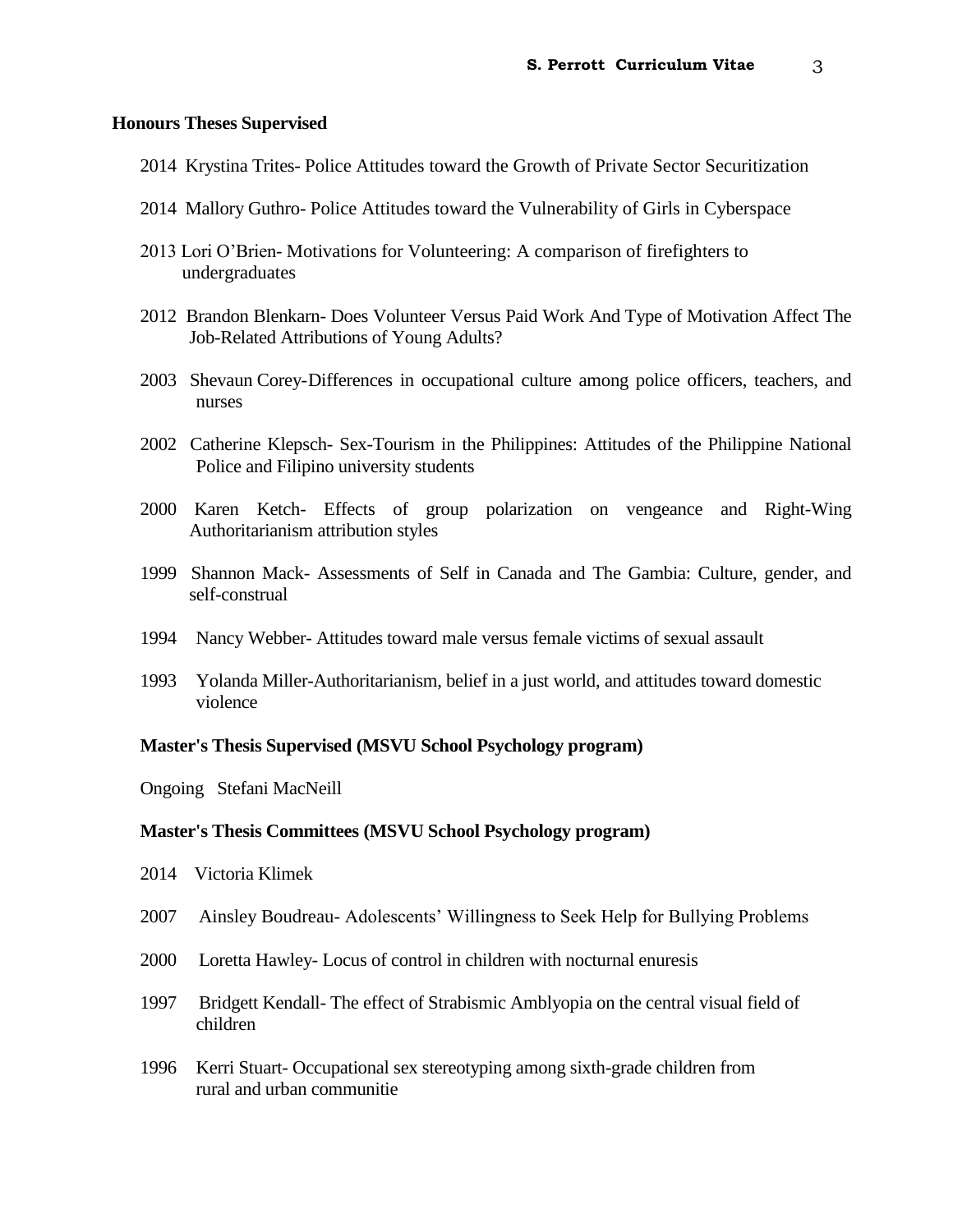- 1995 Lauraine Logan-Smith- A study of learned helplessness and attribution in children with attentional deficits
- 1995 Brent MacDonald- Identity concerns for young adults with chronic inflammatory bowel disease
- 1994 Dawnette Benedict- Frontal lobe development and social perspective-taking in children
- 1993 Lisa Mazerolle-The effects of cognitive training on recidivism rates of male young offenders

#### **Master's Thesis Committee (Women's Studies)**

2005 Angela McLellan-Negotiating souls for lives: The situation of Filipina women in the sex tourism industry.

#### **Master's/Doctoral Thesis Committees (Other Universities)**

- 2012 External committee member, Saint Mary's University, Halifax, N.S. Soo Myung Sutherland- The Self-Descriptive Personality Inventory: The search for validity and structure
- 2011 External Examiner, Master's Thesis, Department of Community Health and Epidemiology, Dalhousie University- Lisa Jensen -An Examination of the Relationships Between Social Support and Sexual Risk Taking Behaviours in Adolescents In Northern Nova Scotia
- 2011 External Examiner, Doctoral Dissertation, Department of Community Health and Psychiatry, University of the West Indies, Mona, Jamaica Campus. Carol Mitchell- A comparative study of symptoms of Axis 1 disorders amongst school-based youths with and without the milder levels of intellectual disability
- 2010 Doctoral Dissertation Committee Member, Nova Southern University, Fort Lauderdale, Florida. Bridget Barrett- Community Policing as a Conflict Management Tool: A Jamaican Model.
- 2007 External Examiner, Acadia University, Wolfville, N.S. Mark Smith- Personality, Affect, and Risky Sexual Behaviour
- 1996 External examiner, Memorial University, Newfoundland
- 1993 External examiner, Saint Mary's University, Halifax, N.S. Dan Zhang-The impact of stressful events and critical incidents on law enforcement personnel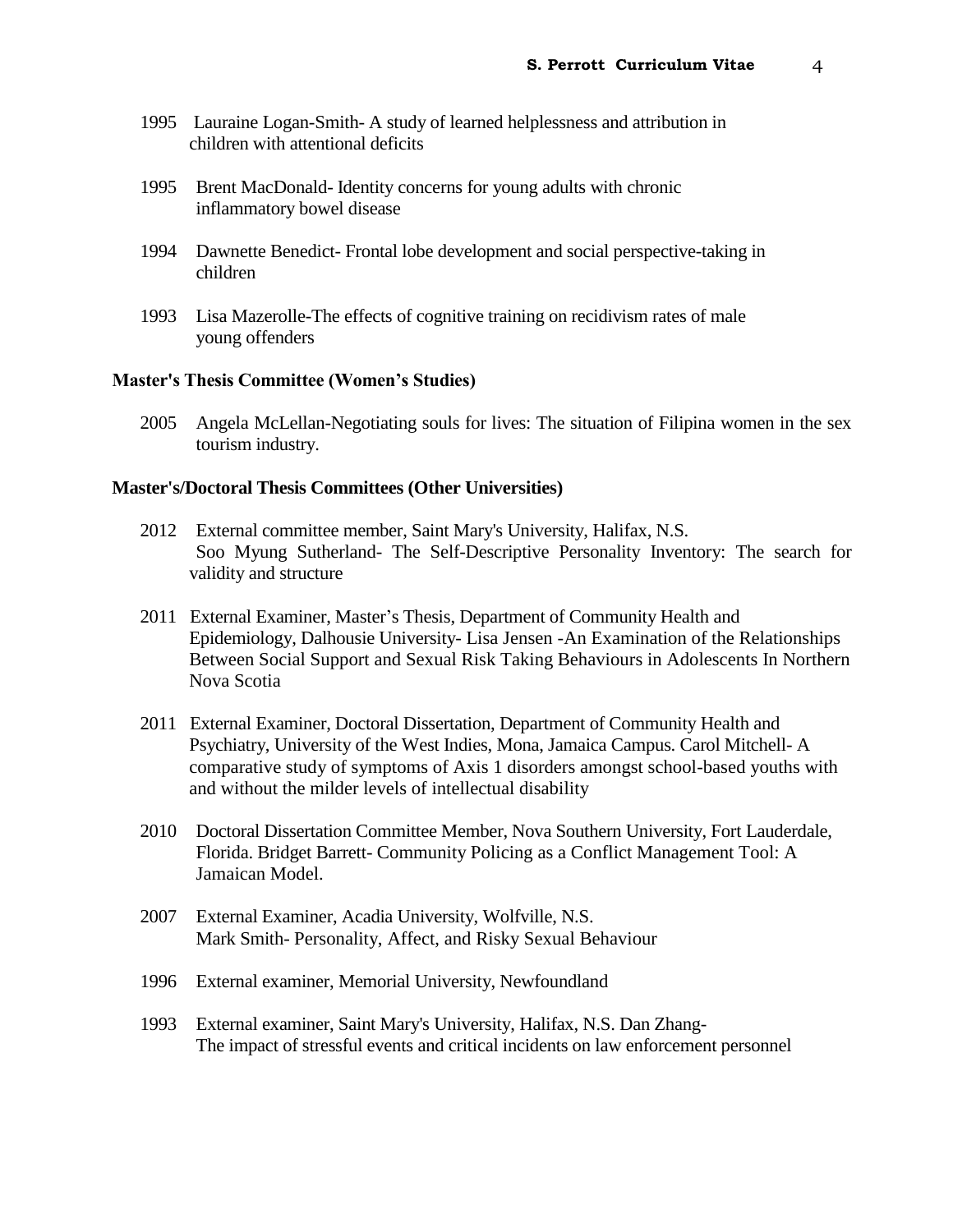#### **Scholarly and Professional Activity**

My primary interest is the psychology of policing and my research can be more broadly conceptualized as applied social research at the interface of social and clinical psychology. My research has focused on police culture, police-community (especially race) relations, and workplace violence and stress. Others areas of interest include intergroup relations, prejudice, discrimination, and coping with chronic disease. I recently completed a study investigating the motivational bases that drive volunteer firefighters and I am currently a partner on a sexual health research project involving universities across the Maritimes. I am looking forward to more criminal justice-related research and a study year abroad at the Royal Melbourne Institute of Technology.

Between 1998 and 2010 I primarily focused on international development work. I taught the first psychology course ever offered, and was the CIDA evaluator for a peer health education project in The Gambia. Between 2000 and 2004 I worked as a consultant to the Philippine National Police on a five year CIDA-funded project designed to ameliorate the abuses suffered by sex-trade workers in that country. Finally, in 2010 I completed a six-year term as the project director of the \$1,000,000 CIDA funded, AUCC managed, *Community-Based Policing in The Gambia* project.

I also have spent considerable time consulting to the Halifax Regional Police Force, the Royal Canadian Mounted Police, and the Department of Community Services, Province of Nova Scotia. Finally, I have served as a lecturer for the Canadian Police College's Advanced Leadership course.

## **Scholarly and/or Professional Publications - Refereed Book Chapters**

- Perrott, S. B. (In Press). Burying community-based policing to protect democratic law enforcement. In Lemieux, F., den Heyer, G, Das. D. (Eds.). Police Reform: The Effects of International Economic Development, Armed Violence, and Public Safety. Boca Raton, Fl: CRC Press.
- Perrott, S. B. (2013). Community policing in The Gambia: A case study in democratic strategies and best intentions being turned upside down. In A. Saine, E. Ceesay, & E. Sall (Eds.). State and Society in The Gambia Since Independence (pp. 495-515). Trenton, N.J.: Africa World Press.
- Perrott, S.B. (2012). Reforming the policing of sex tourism in The Philippines and The Gambia. In C. Taylor, D. Torpy and D. Das (Eds.). *Worldwide Policing for Terrorism and Illegal Human Movement* (3-20)*.* Boca Raton, Fl: CRC Press.
- Perrott, S.B. & MacNeill, S. (2012). Policing protesters 'without a cause': Toronto's G20 Summit. In C. Taylor, D. Torpy and D. Das (Eds.). *Worldwide Policing for Terrorism and Illegal Human Movement* (41-54). Boca Raton, Fl: CRC Press.
- Taylor, C., Perrott, S.B. & Torpy, D. (2012). Concluding comments: The ongoing challenges of policing crime in a global village. In C. Taylor, D. Torpy and D. Das (Eds.). *Worldwide Policing for Terrorism and Illegal Human Movement* (225-230)*.* Boca Raton, Fl: CRC Press.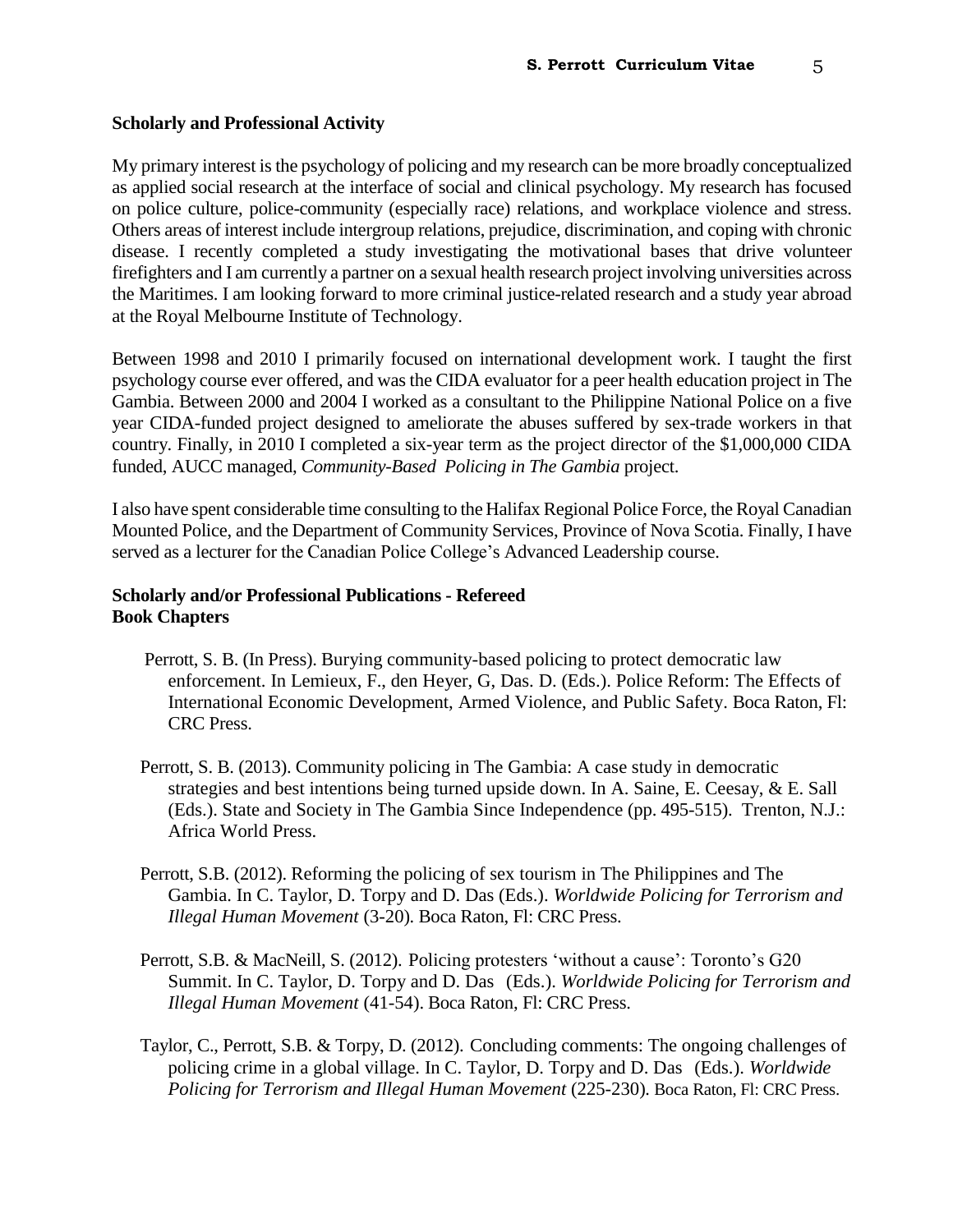- Perrott, S.B. (2012). Predatory leadership as a foil to community policing partnerships: A West African case study. In A.Verma, D.K. Das, and M. Abraham (Eds.). *Global Community Policing: Problems and Challenges* (133-144)*.* Boca Raton, Fl: CRC Press.
- Perrott, S. B. & Dechman, M. (2012). The role of the police in the administration of juvenile justice in Canada: Balancing criminal justice and social welfare concerns in a risk society. In P. C. Kratcoski, *Juvenile Justice Administration* (pp. 157-179), Boca Raton, FL: CRC Press
- Perrott, S. B. & Kelloway, E. K. (2006). Workplace Violence in the Police. In J. Barling & K. Kelloway (Eds.), *Handbook of Workplace Violence* (pp. 211-229)*.* Thousand Oaks, Ca: Sage.

#### **Journal Articles**

- Perrott, S. B. & Blenkarn, B. (Accepted Pending Revisions). Motivation, sensation seeking, and the recruitment of volunteer firefighters. *International Journal of Emergency Services*
- Perrott, S. B. (2014). Utilizing drama to promote gender equity and social justice in The Gambia: Outcomes from a peer health and a community policing project. *Canadian Journal of Development Studies/Revue canadienne d'études du développement, 35* (2), 304-314. DOI:<http://dx.doi.org/10.1080/02255189.2014.899893>
- Perrott, S. B. & Kelloway, E. K. (2011). Scandals, sagging morale, and role ambiguity in the Royal Canadian Mounted Police: The end of a Canadian institution as we know it? *Police Practice and Research: An International Journal, 12* (2), 120-135. *Epub ahead of print November 19, 2010.* DOI: 10.1080/15614263.2010.508983
- Perrott, S. B. (2009). Vertical collectivism as an obstacle to democratic policing and restorative justice in The Gambia. *Africa Peace and Conflict Network Occasional Paper No. 3*. Available at [www.africapeace.org](http://www.africapeace.org/)
- Perrott, S. B., Murray, A. H., Lowe J., & Ruggiero, K.M. (2000). The personal/group discrimination discrepancy in persons living with psoriasis. *Basic and Applied Social Psychology, 22* (1), 57-67.
- Perrott, S. B., Murray, A. H., Lowe J., & Mathieson, C.M. (2000). The psychosocial impact of psoriasis: Physical severity, quality of life, and stigmatization. *Physiology and Behavior, 70*  (5), 567-571.
- Perrott, S. B. (1999). Visible minority applicant concerns and assessment of occupational role in the era of community-based policing. *Journal of Community and Applied Social Psychology, 9,* 339-353.
- Perrott, S. B., & Miller, Y.M., and Delaney, M. E. (1997). Attitudes toward the mandatory arrest response to domestic battering: Gender differences from a traditional and a women's university. *Legal and Criminological Psychology, 2* (1), 35-49.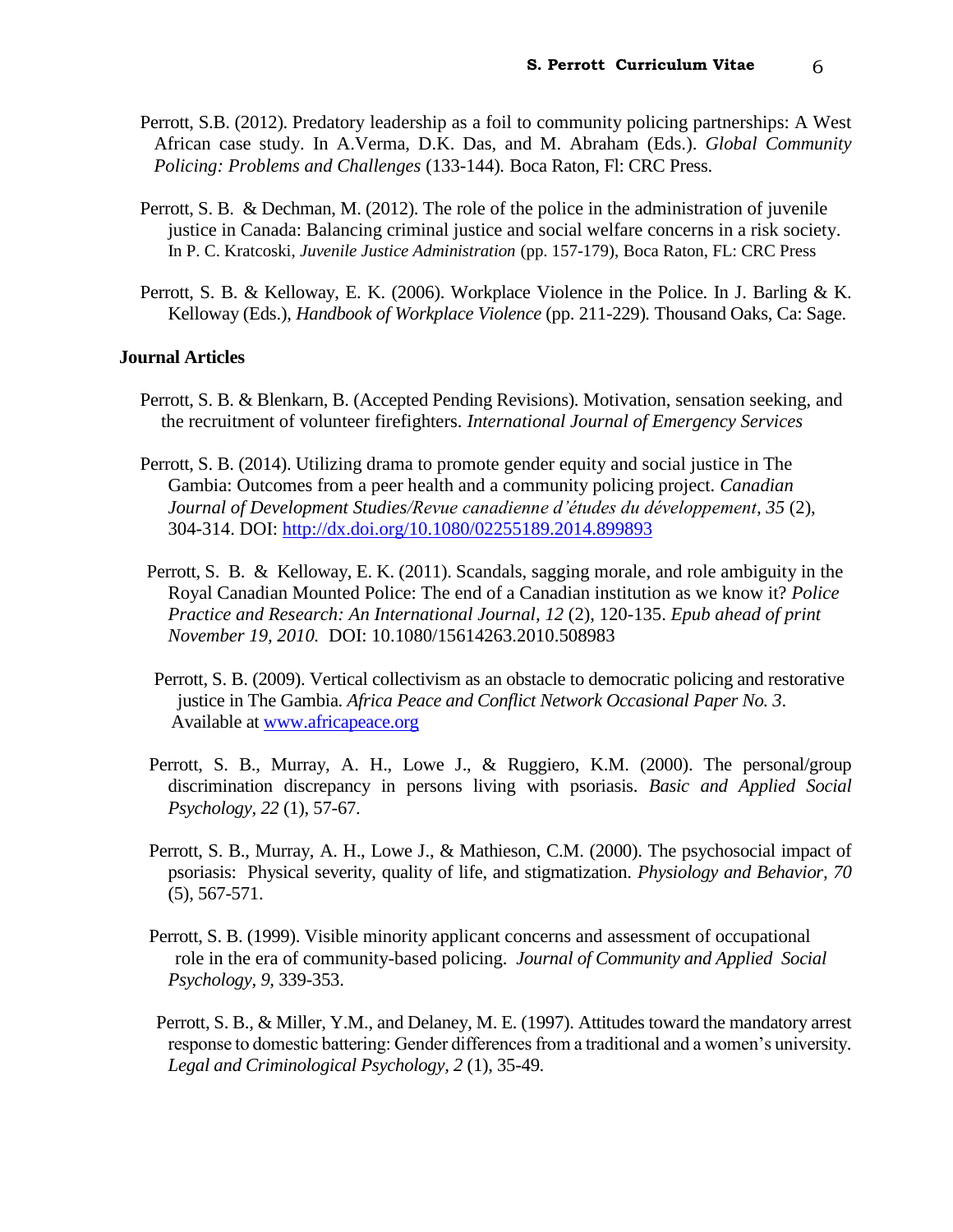- Perrott, S. B., & Webber, N. (1996). Attitudes toward male versus female victims of sexual assault: Implications for services to the male victim. *Journal of Psychology and Human Sexuality, 8* (4), 19-38.
- Perrott, S. B., & Taylor, D. M. (1995). Crime fighting, law enforcement, and service provider role orientations in a sample of community-based police officers. *American Journal of Police, 14*  (3-4), 173-195.
- Perrott, S.B., & Taylor, D.M. (1995). Attitudinal differences between police constables and their supervisors: Potential influences of personality, work environment, and occupational role. *Criminal Justice and Behavior, 22* (3), 326-339.
- Perrott, S. B., & Taylor, D. M. (1994). Ethnocentrism and authoritarianism in the police: Challenging stereotypes and reconceptualizing ingroup identification. *Journal of Applied Social Psychology, 24* (18)*,* 1640-1664.
- Perrott, S.B., Taylor, H.G., & Montes, J.L. (1991). Neuropsychological sequelae, familial stress, and environmental adaptation following pediatric head injury. *Developmental Neuropsychology, 7*(1), 69-86.

#### **Conference Presentations/Refereed Abstracts**

- Trites, K. A. & Perrott, S. B. Police Attitudes toward private sector securitization in a neo-liberal era. Presented at the Special Meeting of the International Police Executive Symposium, Trivandrum, India- March 20, 2014.
- Guthro, M. M. & Perrott, S. B. Police attitudes towards rape culture and vulnerability in cyberspace Presented at the Special Meeting of the International Police Executive Symposium, Trivandrum, India- March 17, 2014
- Perrott, S. B. The recruitment and retention of women and visible minorities into the police forces of officially multicultural Canada: Mission accomplished? Presented at the 20<sup>th</sup> Annual Meeting of the International Police Executive Symposium, Budapest, Hungary- August 7, 2013
- Perrott, S. B. Burying Community-Based Policing to Protect Democratic Law Enforcement. Paper presented at the 19<sup>th</sup> Annual Meeting of the International Police Executive Symposium, New York, NY- August, 2012
- Blenkarn, B. D. & Perrott, S. B. (2012). Do volunteer versus paid work and type of motivation affect the job-related attributions of young adults? *Canadian Psychology, 53:2a*, 53. Poster presented at the *Canadian Psychological Association Convention,* June 14, 2012, Halifax, Nova Scotia.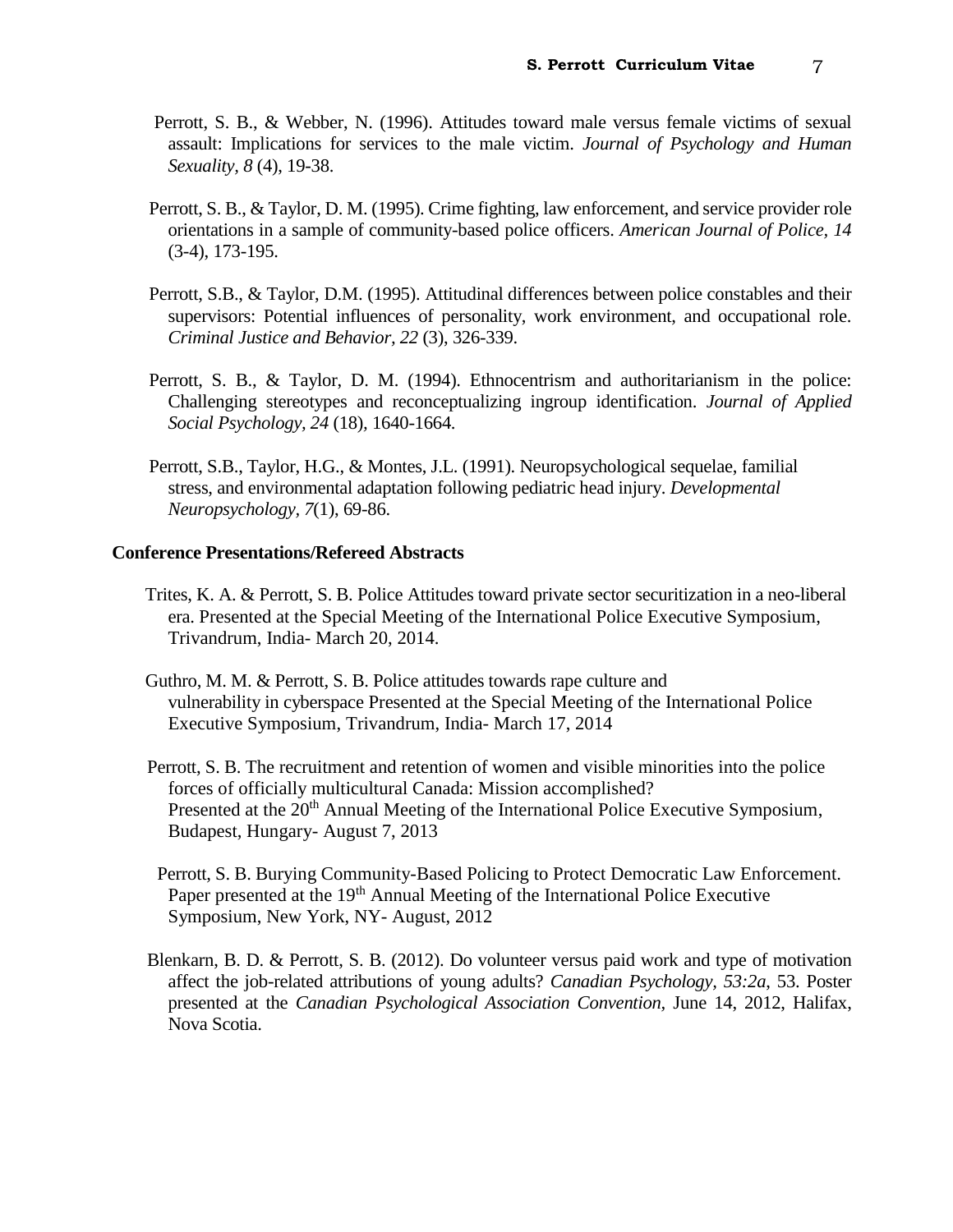- Perrott, S.B. & MacNeill, S. (2011). Not enough force and then too much force by the Integrated Security Unit at Toronto's 2010 G20: A shifting police knowledge and Flashpoints Model analysis. Paper presented to the 18th Annual Meeting of the *International Police Executive Symposium,* June 27, 2011, Buenos Aries, Argentina.
- Dechman, M.K. & Perrott, S.B. (2011). Processes of social exclusion over the life-course. *Crossing boundaries: Moving Among, Between and Around Disciplines.* May 26, 2011, Dalhousie University, Halifax, Nova Scotia.
- Perrott, S.B. (2010). Predatory Leadership as a Foil to Community Policing Partnerships: A West African Case Study. Paper presented to the special meeting of the *International Police Executive Symposium,* November, 2010, Kochi City, Kerala State, India.
- Perrott, S.B. (2010). Policing Sex-Tourism in The Philippines and in The Gambia: Different Cultures, Actors, and (Ineffective) Strategies. Paper presented at the 17<sup>th</sup> Annual Meeting of the *International Police Executive Symposium,* March 18, 2010, Valetta, Malta.
- Perrott, S.B. & Kelloway, E.K. (2009). Lagging morale and changing identity in the Royal Canadian Mounted Police: Will a loss of public confidence destroy a venerable Canadian institution? Paper presented at the 16<sup>th</sup> Annual Meeting of the *International Police Executive Symposium,* June 13, 2009, Ohrid, Macedonia.
- Perrott, S. B. (2008). Community-Based Policing in The Gambia: A Midterm Look at Successes and Failures. Paper presented at the *Justice and Policing in Diverse Societies* conference. June 10, 2008**.** San Juan, Puerto Rico
- Perrott, S.B. & Kelloway, E.K. (2005). Predicting workplace outcomes in public sector employees: The role of social support, workplace conflict, and locus of control. Poster presented at the *IX European Congress of Psychology,* July 5, 2005, Granada, Spain.
- Perrott, S.B., Corey, S, A. & Kelloway, E.K. (2004). Coping with violence and hostility: Evidence from police officers, school teachers, and registered nurses. *Canadian Psychology, 45* (2a), 13. Poster presented at the *Canadian Psychological Association Convention*, June 10, 2004, St. John's, Newfoundland
- Perrott, S.B., & Kelloway, E.K. (2003). Job climate, affective well-being, and occupational health in police officers and school teachers. Poster presented at the *VIII European Congress of Psychology,* July 11, 2003, Vienna, Austria.
- Perrott, S.B., & Kelloway, E.K. (2003). In the line of duty: Police response to citizen and coworker aggression. *Canadian Psychology, 44* (2a), p.103. Workplace Violence and Aggression Symposium, *CPA Convention,* June 13, 2003, Hamilton, Ont.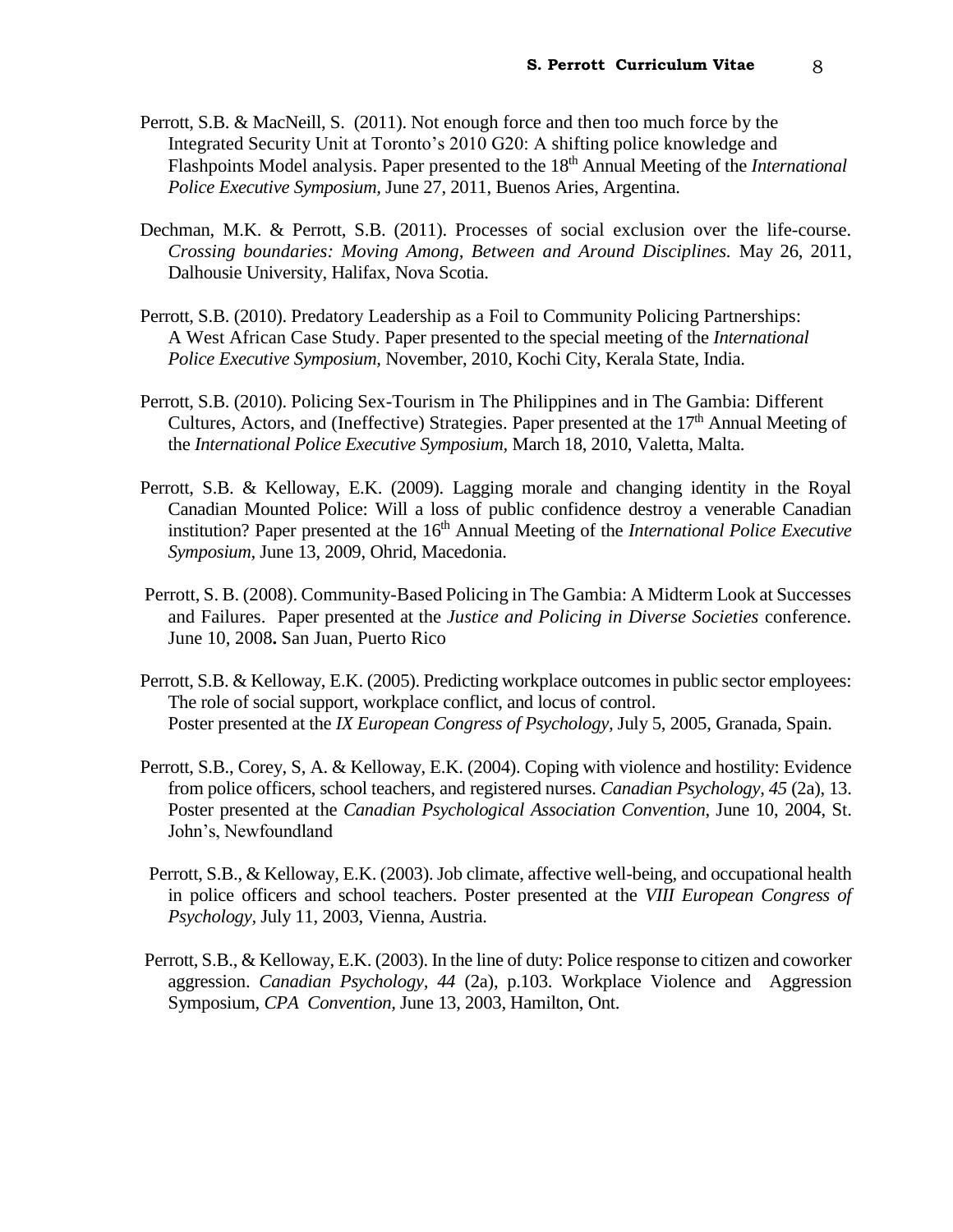- Perrott, S. B. (2003). Police Solidarity and Social Identity: Ethnocentric Scourge or Necessary Occupational Foundation? Paper presented at the annual meeting of the *Canadian Sociology and Anthropology Association*, June 2, 2003, Halifax, Nova Scotia. *Page 41 of conference proceedings.*
- Dechman, M.K. & Perrott, S.B. (2003). The role of education in promoting inclusion. Annual convention of the *Canadian Counselling Association*, Halifax, Nova Scotia, May 21, 2003.
- Perrott, S.B. & Kelloway, E. K. (2003). Consider the source: Outcomes of workplace aggression among police officers. Poster presented at the *X1th European Congress on Work and Organizational Psychology, Lisbon, Portugal, May 16, 2003. Page 86 of Conference Proceedings.*
- Perrott, S.B., & Corr, M.A. (2002). Midterm evaluation of a peer health program in Gambia. Proceedings of 9th Canadian Conference on International Health- Poverty Health and Equity: From Global Challenges to Innovative Solutions. Page 32 of proceedings. Poster presented at the *9th Canadian Conference on International Health*, Ottawa, Ontario, October 28, 2002
- Perrott, S. B., & Mack, S., & Ayuyao, N. (2002). Self-construal in The Philippines: Can collectivism and individualism coexist? *Canadian Psychology, 4,* (2a), 31. Poster presented at the *Canadian Psychological Association Convention,* May 30, 2002, Vancouver, British Columbia
- Perrott, S. B., & Mack, S., (2000). Assessments of self-construal, self-monitoring, and selfhandicapping in Canada and The Gambia. *Canadian Psychology, 4* (2a), 117.Poster presented at the *CPA Convention,* June 30, 2000, Ottawa, Ontario.
- Perrott, S. B., Murray, A. H., & Lowe, J. (1997). The personal/group discrimination discrepancy in persons living with psoriasis. Page 80 of proceedings. Poster presented at the Annual Convention of the American Psychological Association, August 16, 1997,Chicago, Il
- Perrott, S. B. (1995). Visible minority police applicant perceptions of the Canadian policing institution. Abstract number P-ORG.07. p. 419 of book of abstracts. Poster presented at the *IV European Congress of Psychology,* July 5, 1995, Athens, Greece.
- Perrott, S. B., Miller, Y. M., & Peach, J. P. (1995). Self-perceptions of responsibility and personal efficacy in adolescents and young adults in the Canadian scouting movement. *Canadian Psychology, 36* (2a), 188. Poster presented at the *Canadian Psychological Association Convention,* June 17, 1995, Charlottetown, Prince Edward Island.
- Webber, N., & Perrott, S. B., (1994). Attitudes toward male versus female victims of sexual assault: Implications for services to the male victim. *Canadian Psychology, 36* (2a), 103. Poster presented at the *Canadian Psychological Association Convention,* June 16, 1995, Charlottetown, Prince Edward Island.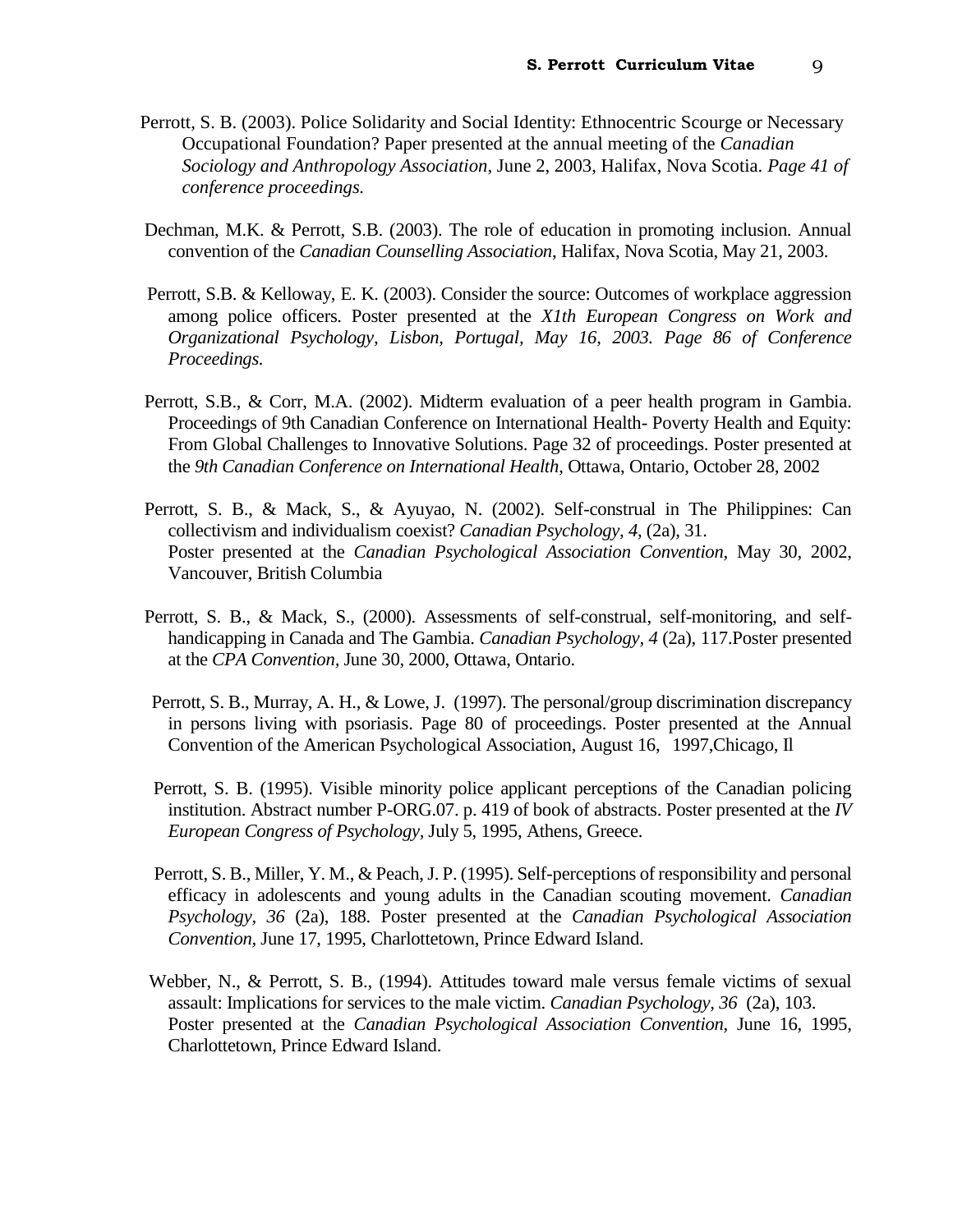- Perrott, S. B., Miller, Y. M., & Delaney, M. E. (1994). Attitudes toward the criminal justice system response to domestic violence. *Canadian Psychology, 35* (2a), 58. Poster presented at the *Canadian Psychological Association Convention,* June 30, 1994, Penticton, British Columbia.
- Perrott, S.B., & Taylor, D.M. (1993). Attitudinal characteristics of police constables and supervisors: An examination of occupational homogeneity. *Canadian Psychology, 34,* 377. Poster presented at the *Canadian Psychological Association Convention,* May 28, 1993, Montreal, Quebec.
- Perrott, S. B., & Taylor, D.M. (1992). Police attitudes and behavioral intentions associated with specific police activities. *Canadian Psychology, 33,* 412. Poster presented at the *Canadian Psychological Association Convention,* June 12, 1992, Quebec City, Quebec.
- Perrott, S.B., & Taylor, D.M. (1991). Social alienation, authoritarianism, and stress in the police. *Canadian Psychology, 32,* 319. Poster presented at the *Canadian Psychological Association Convention*, June 14, 1991, Calgary, Alberta.
- Perrott, S.B., Taylor, H.G., & Montes, J.L. (1989). Neuropsychological sequelae, familial stress, and environmental adaptation following pediatric head injury. *Canadian Psychology, 30*, 230. Poster presented at the *CPA Convention,* June 8, 1989, Halifax, Nova Scotia.

## **Non-Refereed**

## **Invited Guest Chapter to a Single Author Book**

Langley, R. G. B. (2005).*Psoriasis.* Toronto, Ont.: Canadian Medical Association and Key Porter Books. Guest contributor for Chapter 7. The psychosocial effect of psoriasis (pp.75-92).

## **Government Report**

Perrott, S.B. & Dechman, M. K. (2002). Psychological Outcomes and Coping Strategies: A Longitudinal Study of Lone-parent and Two-parent Families. Halifax, Nova Scotia: Department of Community Services, Province of Nova Scotia. Available Online at<http://www.gov.ns.ca/coms/files/fm.asp>

#### **Evaluation and Position Papers to Agencies**

- Steenbeek, A., Langille, D., Cragg, A., Wilson, K., & Perrott, S. B. (2014). Mount Saint Vincent University Undergraduate Student Sexual Health Services Survey 2012 (38 pages). Dalhousie and Mount Saint Vincent Universities: Halifax, N.S.
- Perrott, S.B. (2004). *Nova Scotia Gambia Association Peer Health Evaluation Programme, 2001- 2004, Final Evaluation Report* (27 pages).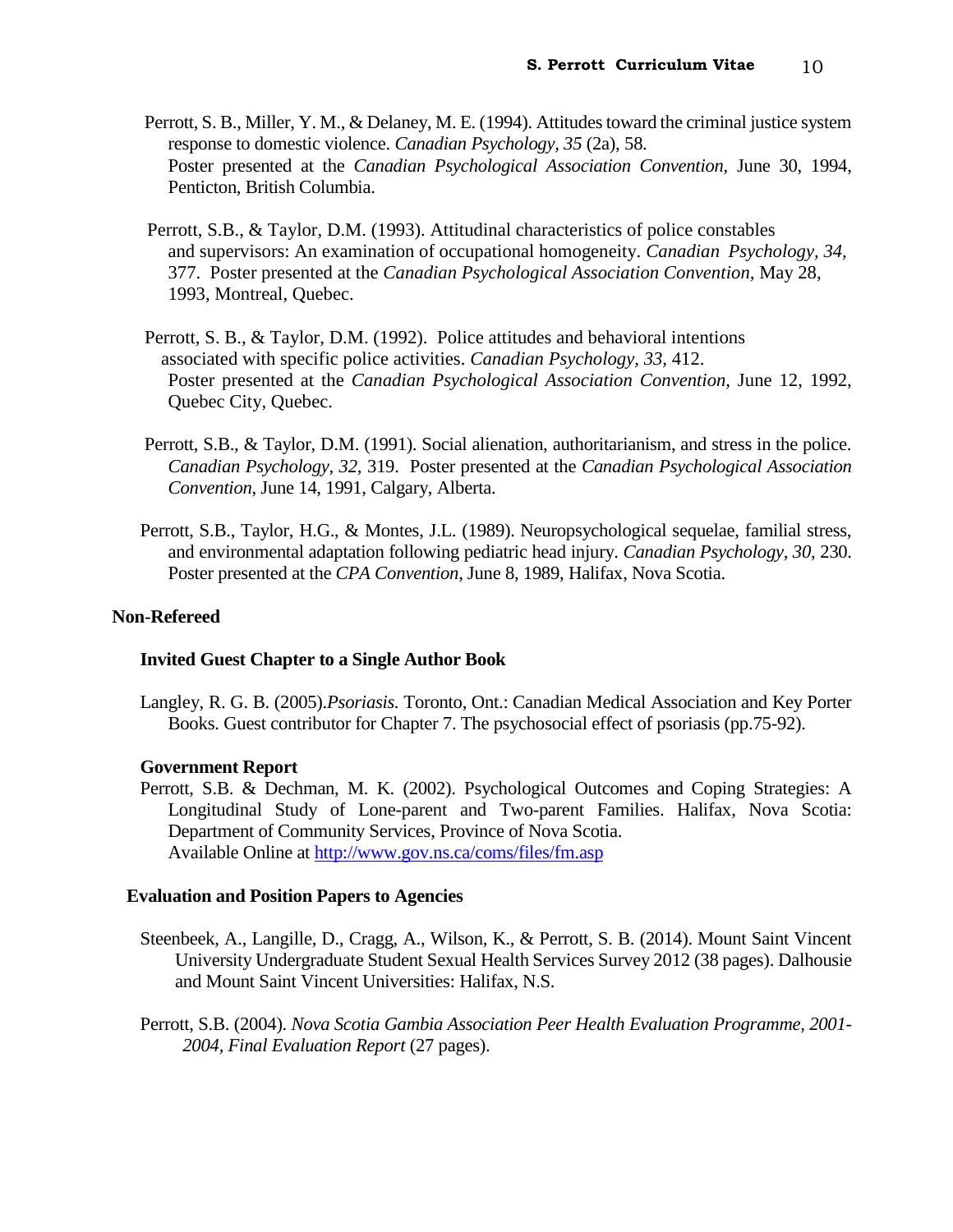- Perrott, S.B., & Corr, M-A. (2002). *Nova Scotia Gambia Association Peer Health Evaluation Programme, 2001-2004, Midterm Evaluation Report* (32 pages).
- Perrott, S.B., & Corr, M-A. (2002). *Nova Scotia Gambia Association Peer Health Evaluation Programme, 2001-2004, Midterm Evaluation Report* (Executive Summary, 8 pages).

Available Online at [http://www.novascotiagambia.ca/project\\_evaluations.htm](http://www.novascotiagambia.ca/project_evaluations.htm)

- Bell, S., Perrott, S.B., & Peach, J. P. (1995). *Developmental, psychological, and social characteristics of Scout and Venturer aged youth* (adolescent profile compiled for Scouts Canada leaders' handbook).
- Perrott, S.B. (1995). *The Halifax Police Visible Minority Police Cadet Training Program: Goals and Concerns of the Applicants.* Halifax, NS: Mount Saint Vincent University and Halifax Police Department.
- Perrott, S.B., & Beazley, F.A. (1993). *The Halifax Police Visible Minority Police Cadet Training Program: An interim report.* Halifax, NS: Mount Saint Vincent University and Halifax Police Department.
- Contemporary Rover Program Development Task Force (1993). *Discovery of the future,* J. Peach and S.B. Perrott (Eds.). Halifax: Scouts Canada.

#### **Other Non-Refereed Publications**

- Perrott, S. B., & Kelloway, E. K. (March, 2005). Workplace hostility: Joint NSGEU/NSNU survey reveals troubling statistics. *Nursing News: News for NSGEU Nurses Across Nova Scotia,* pp. 1, 3.
- Perrott, S. B., & Kelloway, E. K. (February, 2005). Hostility and violence in the workplace for Nova Scotia's registered nurses. *Nova Scotia Nurses' Union Newsletter*, pp. 3-5.
- Perrott, S. (Fall-Winter, 2004). CIDA funds community based policing project in The Gambia. *Nova Scotia Gambia Association Newsletter,* pp. 14-15.
- Perrott, S. (October, 2004). Finding community alternatives in The Gambia. Posted to website: *www.restorativejustice.org/rj3/Feature/2004/October/gambia.htm*
- Perrott, S. (Spring-Summer, 2004). Adventures with the NSGA drama troupes. *Nova Scotia Gambia Association Newsletter,* pp. 14-15.
- Perrott, S. B., & Kelloway, E. K. (2003). Preliminary Results- Workplace violence, hostility, and unpleasantness: Gender, School Level, and School Board Differences. *The Teacher, 41* (8), 9.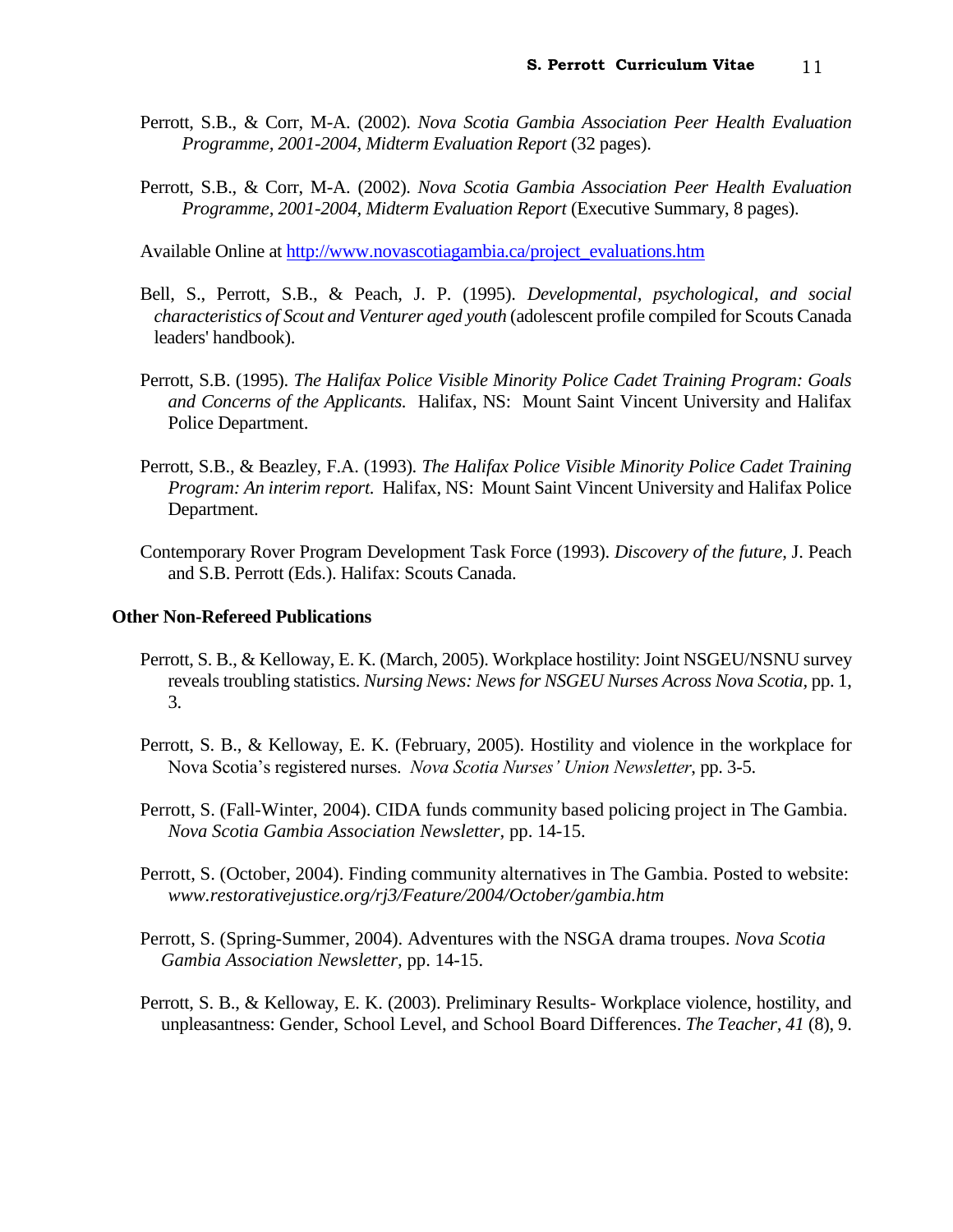- Perrott, S. B., & Kelloway, E. K. (2003). Preliminary Results- Workplace violence, hostility, and unpleasantness: A novel approach to understanding the experiences of Nova Scotian police officers, teachers, and nurses. *The Teacher, 41* (6), 11.
- Perrott, S. B., & Kelloway, E. K. (2002). Workplace violence, hostility, and unpleasantness: A novel approach to understanding the experiences of Nova Scotian police officers, teachers, and nurses. *The Nova Scotia Psychologist, 14* (4), 11-12.
- Perrott, S. B. (2002). Peer health education in Gambia: A West African success story. *The Nova Scotia Psychologist, 14* (3), 8-9, 20. Reprinted in Nova Scotia Gambia Association's autumn, 2002, newsletter, and circulated as an insert to 30, 000 subscribers to the *Globe and Mail* newspaper, January, 2003.
- Perrott, S. B. (1995). A neophyte questions the status and future of community psychology in Nova Scotia. *The Nova Scotia Psychologist, 10* (4), 1, 3-4.

## **Other Non-Refereed Conference Presentations/ Colloquia**

- A healthy environment: It's more than education and knowledge. Keynote address delivered to the *Community and Hospital Infection Control Association- Nova Scotia Chapter* 2011 Educational Symposium: Reaching Out and Looking Beyond. Halifax, November 4, 2011
- Panelist in a "Violence In The Classroom" symposium during the *Women in Education*  conference sponsored by the Nova Scotia Teachers Union, December 6, 2003.
- Sex-Tourism, Health Promotion, and Community Policing in the Philippines and The Gambia: A Psychologist and Ex-Cop Combines His Training in The Developing World. Acadia University Department of Psychology Colloquium Series, Wolfville, NS, November 14, 2003
- The climate for minority police applicants: Views from African Canadian applicants. Presented at the 33rd Annual Conference of the *Atlantic Association of Sociologists and Anthropologists*, Saint Mary's University, Halifax, October 23, 1998
- The climate for minority police recruitment: Views from African Canadian applicants. Presented at the *Mount Saint Vincent University Faculty Research Seminar Series*, November 26, 1996
- Race relations and the police in Atlantic Canada: Towards a bright multicultural future or continuing divisiveness? Paper presented at the 29th Annual Conference of the *Atlantic Association of Sociologists and Anthropologists*, Dalhousie University, Halifax, October 14, 1994
- Factitious Disorder: The answer to a multiple-choice diagnosis? *Douglas Hospital Conference Series Presentation,* June 17, 1987, Verdun, Quebec (with B. K. Mathies).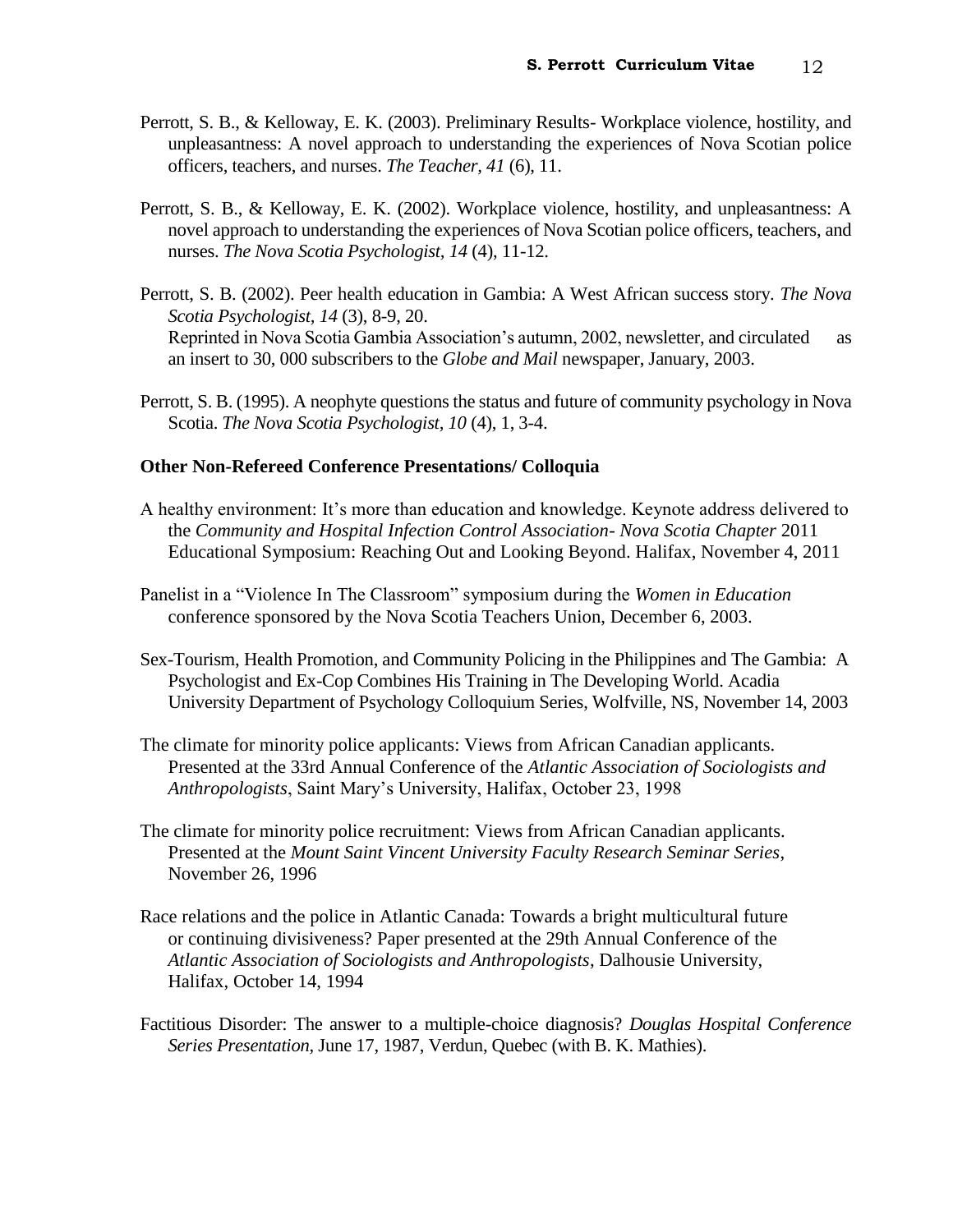Death Perspective Scales: An investigation of external validity. Paper presented at the *Saint Mary's University Psychology Conference,* April, 1986, Halifax, Nova Scotia (with V.M. Catano and I.I. Lenzer).

## **Invited Addresses/Community Service Presentations**

- *Incivility and Conflict in the Workplace.* Invited talk presented to the Administrative Professional Association, Mount Saint Vincent University, January 20, 2010
- *Thinking About First Contact with the Psychologically Disordered or Emotionally Distressed Person.* Invited talk provided to the 7<sup>th</sup> Annual Atlantic 911 Conference, Halifax, Nova Scotia, October 28, 2008.
- Self-care in the face of disaster, tragedy, and severe trauma. Invited talk provided to the Emergency Management Coordinators and Departmental Emergency Planning Officers Conference, Yarmouth, Nova Scotia, October 16, 2008.
- *Trafficking in Human Flesh: Modern Day Slavery?* Keynote addressed delivered to the Annual General Convention of the Halifax Diocesan Council of the Catholic Women's League of Canada. May 10, 2008.
- Focus group participant on *Mayor's Roundtable on Violence* (Invitation from Mayor Peter Kelly). Multiple dates, June, 2007.
- Guest speaker for HRM Police's Public Safety Unit on the topic of the "Mob Mentality," September 13, 2006.
- Guest Lecturer for Professor Scott MacMillan's MBA class, June, 2006 on the topic of leadership
- Keynote address to the annual Nova Scotia Gambia Association African Supper, May, 2004 regarding peer health project.
- An introduction to abnormal psychology for the police recruit. Two days of in-house training for the 2005 Halifax Regional Police Service's Police Science Recruit Class, January 7-8, 2005.
- An introduction to abnormal psychology for the police recruit. Two days of in-house training for the 2003 Halifax Regional Police Service's Police Science Recruit Class, May 26-27, 2003.
- Guest Lecture provided to three of Ms. Tania Bainbridge's Grade 12 Global Geography classes regarding Peer Health Education Project in The Gambia. Sir John A. MacDonald High School, June 10, 2002.
- Guest Lecture provided to three of Tania Bainbridge's Grade 12 Global Geography classes about sex-tourism project in The Philippines. Sir John A. MacDonald High School, June 3, 2002.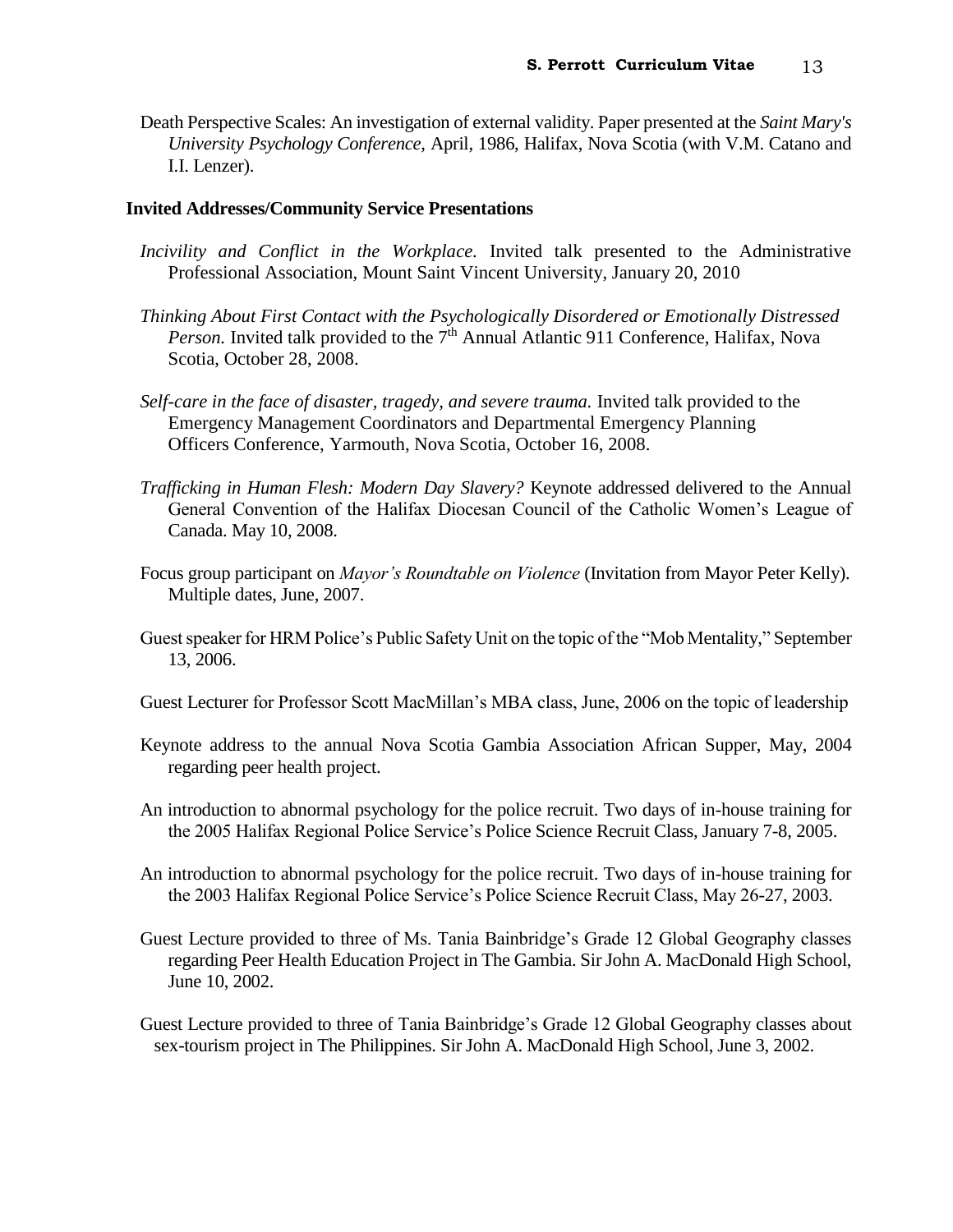- An introduction to abnormal psychology for the police recruit. Two days of inhouse training for the 2001 Halifax Regional Police Services Recruit Class.
- An introduction to psychology for the police recruit. Six days of inhouse training for the 1998 Halifax Regional Police Service's Recruit Class, April, 1998.
- An introduction to psychology as a science and as a profession. Invited talk given to the 1996 *Shad Valley Program* students at Acadia University, July 2, 1996.
- Recognizing and coping with psychological disorders and othersin distress. *General Police Science II In-service Training Course,* Atlantic Police Academy, October 25, 1994.
- Evaluating expectations and avoiding burnout in the volunteer probation worker. Address given to Bedford volunteer probation workers. March 22, 1994.
- An introduction to abnormal psychology for the police investigator. *Interview and Interrogation Skills Training Course II,* Halifax Police Department, November 17, 1992.
- Someone has broken into my home: Why am I feeling so bad? *Crime Prevention Society of Nova Scotia Workshop,* October 20, 1992.
- An introduction to abnormal psychology for the police investigator. *Interview and Interrogation Skills Training Course I,* Halifax Police Department, May 4, 1992.

Guest lecturer in a variety of criminology, sociology, psychology, and Peace and Conflict courses at Mount Saint Vincent, Saint Mary's, and Dalhousie Universities

## **External Grant Awards**

| 2012 | Co-investigator- Canadian Institutes of Health Research - \$324,435.00<br>awarded across three years to support Sexual Health Services and Sexual<br>Health Promotion Among Undergraduate Students in the Maritimes<br>With A. Steenbeek, G. Andrea and D.B. Langille (Principal Investigators)<br>And M. Asbridge, J. Curran, M. Fisher, K. Krug, C. MacDonald, J.<br>MacDonald, P. McLeod, L. O'Sullivan, and A. Whelan (Co-Investigators) |
|------|----------------------------------------------------------------------------------------------------------------------------------------------------------------------------------------------------------------------------------------------------------------------------------------------------------------------------------------------------------------------------------------------------------------------------------------------|
| 2007 | Canadian International Development Agency- Students for<br>Development Program- \$12, 000.00 awarded to support Shelagh Abriel,<br>MSVU student, for a three month internship to work on the Community-<br>Based Policing Project in The Gambia project.                                                                                                                                                                                     |
| 2004 | Canadian International Development Agency through the Association of<br>Universities and Colleges of Canada<br>Community-Based Policing and Restorative Justice in The Gambia<br>\$1,000,000.00 development grant, April 1, 2004-Sept. 30, 2010                                                                                                                                                                                              |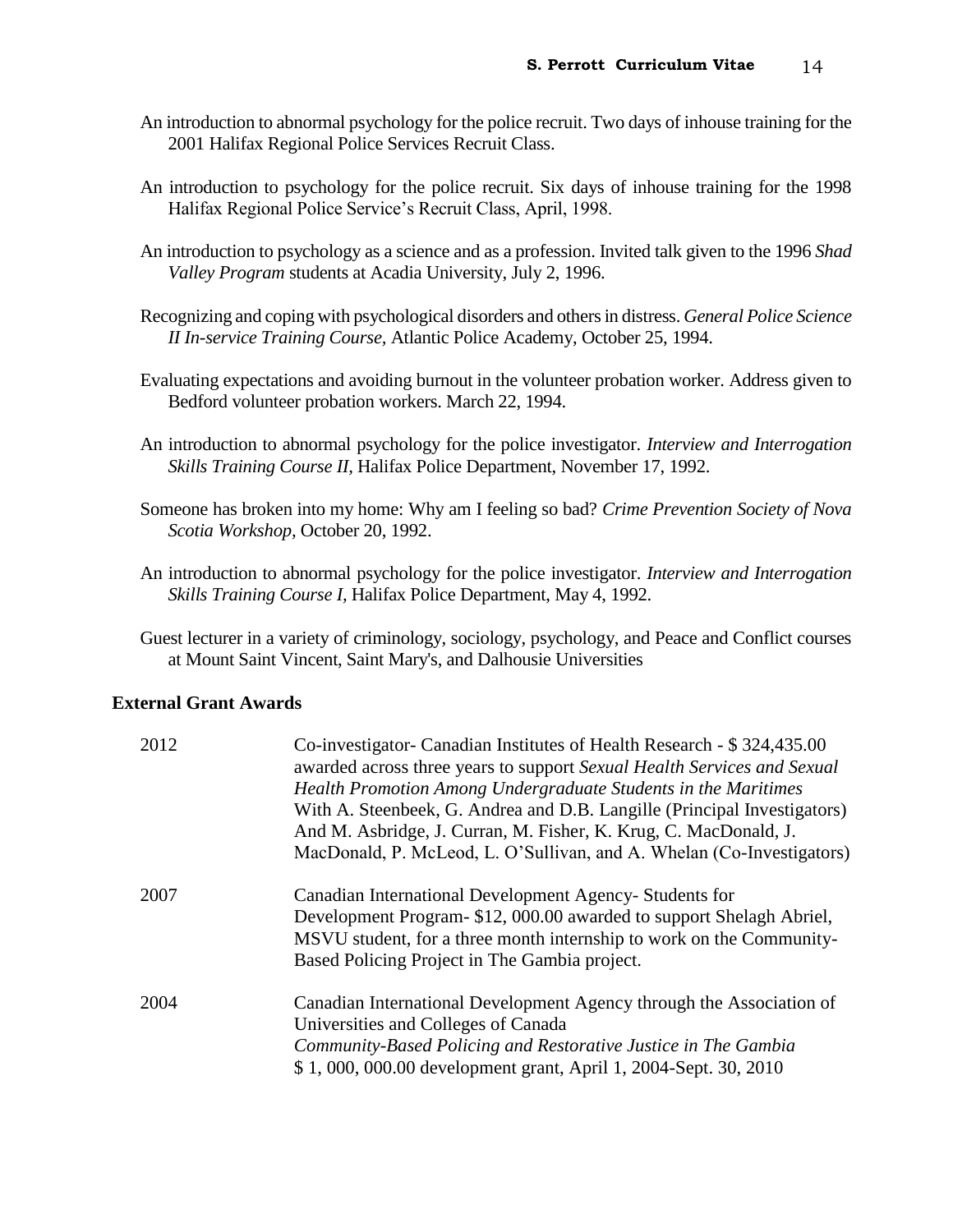| 2003 | Project Development Grant - Canadian International Development<br>Agency- Community-Based Policing and Restorative Justice in The<br>Gambia \$15,000.00: \$10,000 from CIDA with \$5,000 in matching<br>funds from MSVU |
|------|-------------------------------------------------------------------------------------------------------------------------------------------------------------------------------------------------------------------------|
| 2001 | Nova Scotia Health Research Foundation (with K. Kelloway)<br>Dealing with workplace violence, aggression, and mistreatment:<br>model development within and between occupations. \$41,298.05                            |

# **Internal Grant Awards**

| 2011 | Mount Saint Vincent University Internal Grant<br>Variables affecting motivation and retention in the volunteer fire service \\$<br>7,500.00                                                                                  |
|------|------------------------------------------------------------------------------------------------------------------------------------------------------------------------------------------------------------------------------|
| 2003 | Mount Saint Vincent University Internal Grant<br>Dealing with workplace violence, aggression, and mistreatment: model<br>development within and between occupations. \$1,011.53                                              |
| 2001 | Mount Saint Vincent University Internal Grant<br>Dealing with workplace violence, aggression, and mistreatment: model<br>development within and between occupations- Part 1- The Royal<br>Canadian Mounted Police \$5,000.00 |
| 1996 | Mount Saint Vincent University Internal Grant<br>The Social Identity of Police Officers: A Discourse Analytic<br>Approach \$3,996                                                                                            |
| 1992 | Mount Saint Vincent University Internal Grant<br>The recruitment of visible minorities to police forces:<br>Halifax and beyond \$3,888                                                                                       |

# **Collegial and Community Service**

## **University Committees**

| 2013- | Committee (Internal Member) for the External Review of the Public Policy<br>Program, Mount Saint Vincent University |
|-------|---------------------------------------------------------------------------------------------------------------------|
| 2011- | <b>Research and Publications Committee</b>                                                                          |
| 2011- | MSVU Representative, St. Mary's University, Animal Care Committee                                                   |
| 2010- | <b>Faculty Representative, User Benefits Committee</b>                                                              |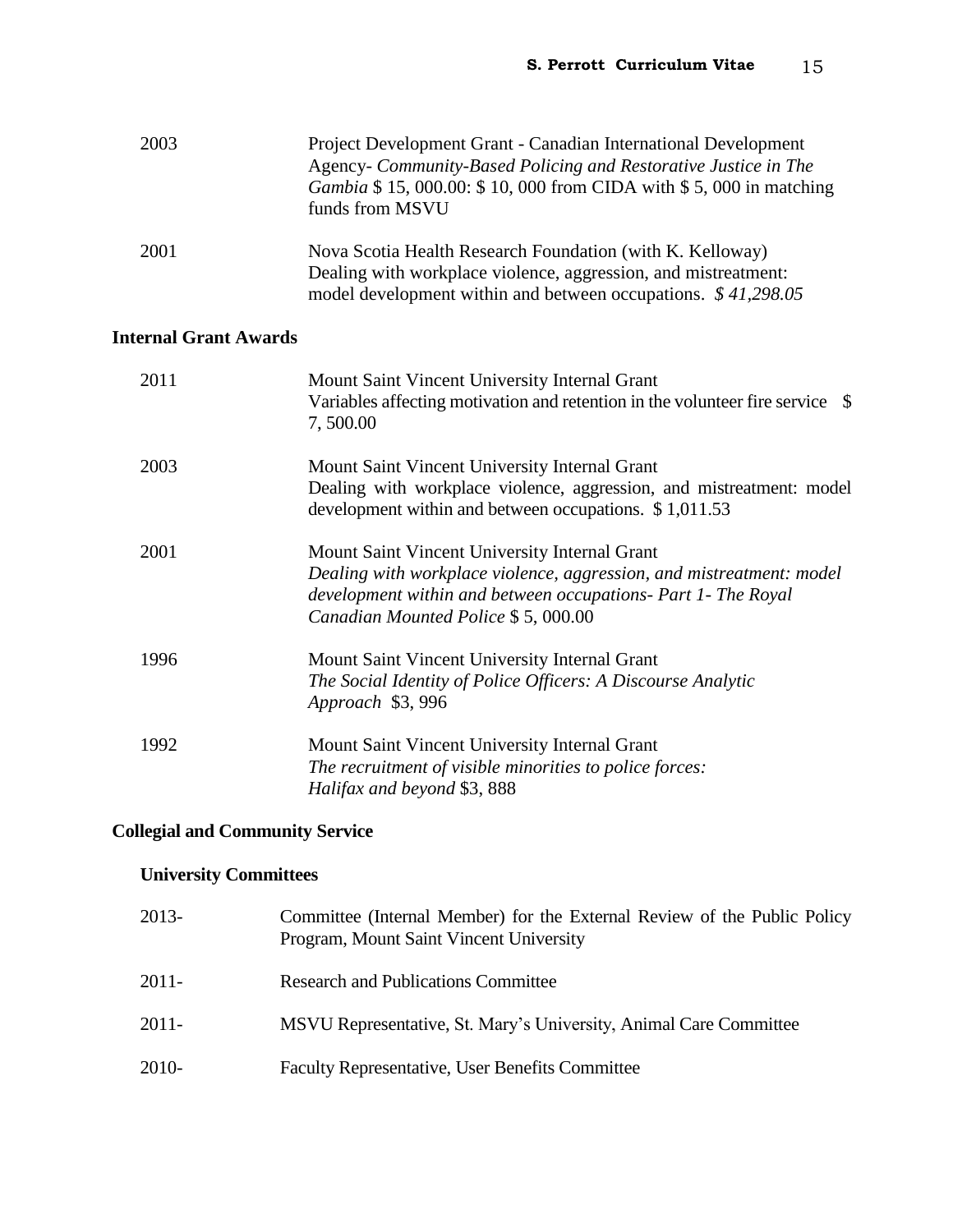| $2000 - 2003$ ;<br>2010-2012           | Senator, Mount Saint Vincent University (Elected Faculty Representative)                                 |
|----------------------------------------|----------------------------------------------------------------------------------------------------------|
| 2001-2004                              | Chair and Social Sciences Representative, Mount Saint Vincent University<br><b>Research Ethics Board</b> |
| 2000-2003                              | Chair, Senate Student Judicial Appeals Committee                                                         |
| 1993-1996                              | Chair, Senate Student Judicial Committee                                                                 |
| 1993-1996                              | <b>Chair, Faculty Association Nominations Committee</b>                                                  |
| <b>Administrative Responsibilities</b> |                                                                                                          |

2012 Acting Chair, Department of Biology

2005-2008 Chair, Department of Psychology

## **External Service**

-Grant referee for the Social Sciences and Humanities Research Council of Canada, Atlantic Institute of Criminology and Nova Scotia Health Research Foundation

**-**Textbook reviewer, Pearson Education Canada, McGraw Hill, and Wiley.

 -Ad hoc referee for the professional journals *Canadian Psychology, Journal of Applied Social Psychology, Psychosomatic Medicine, American Journal of Clinical Dermatology, Journal of the European Academy of Dermatology and Venereology, Journal of Community and Applied Social Psychology, South African Journal of Criminology* and *Police Practice and Research: An International Journal.*

-Research Consultant, Association of Psychologists of Nova Scotia, 1996-1997

## **Professional Supervision- Psychologists (Candidate Register)**

- 1999-2003 Daniel Stephenson, M.A.
- 1998-2002 Lauraine Logan-Smith, M.A.

## **Committees and Professional Organizations**

| 2000-2003 | <b>Chairperson, Elections Committee</b><br>Association of Psychologists of Nova Scotia        |
|-----------|-----------------------------------------------------------------------------------------------|
| 1997-2000 | President-Elect, President, and Past-President<br>Association of Psychologists of Nova Scotia |
| 1998-1999 | <b>Publications Committee</b><br>Association of Psychologists of Nova Scotia                  |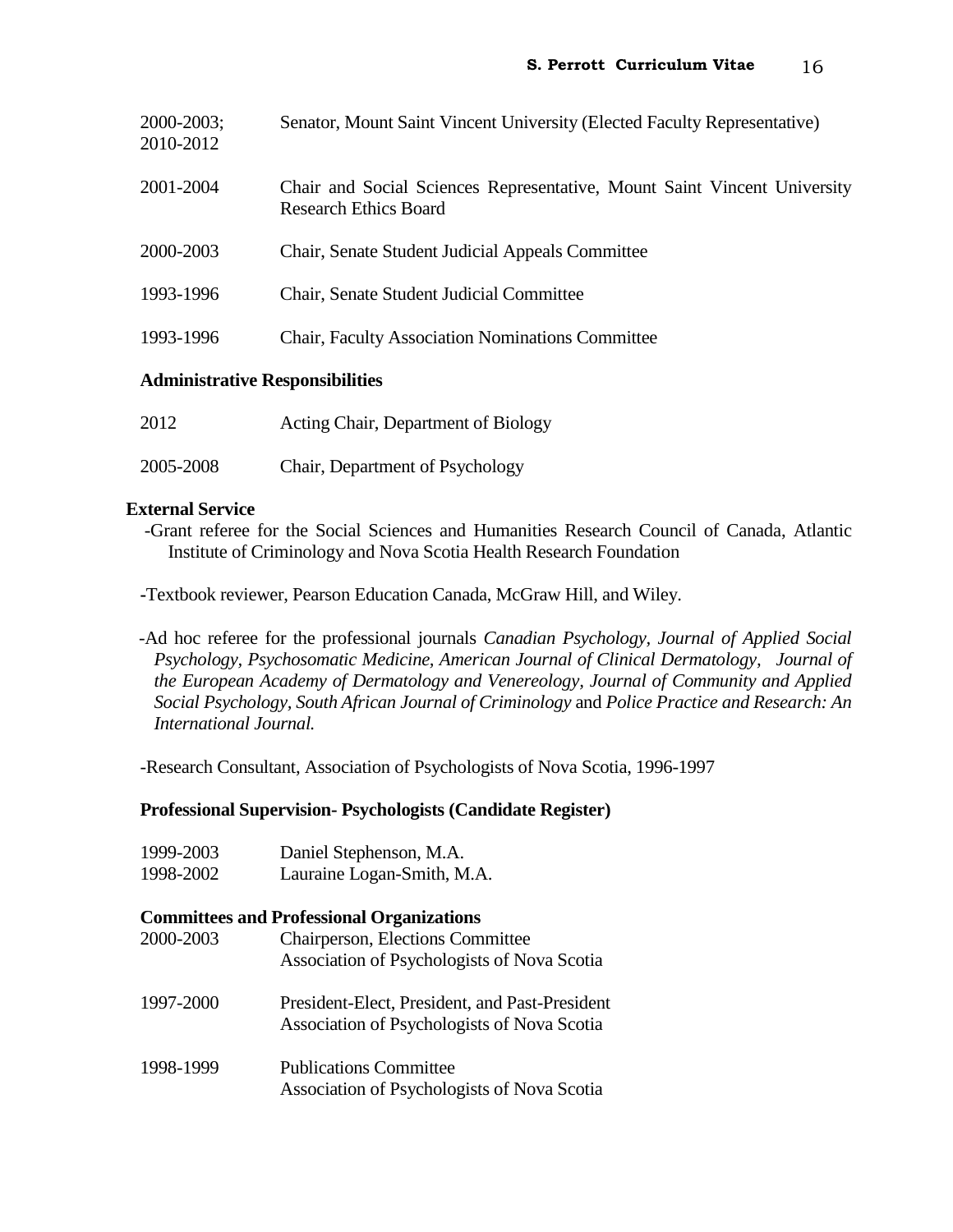| 1995-1999 | <b>Post-Trauma Services Committee</b><br>Association of Psychologists of Nova Scotia |
|-----------|--------------------------------------------------------------------------------------|
| 1993-94   | Long-term Planning Committee<br>Service for Sexual Assault Victims (Avalon Centre)   |
| 1992-1993 | Contemporary Rover Development Program<br>Scouts Canada (National level)             |
| 1992-93   | <b>Visible Minority Review Committee</b><br>Halifax Police Department                |

## **Affiliations**

Member and Fellow, Association of Psychologists of Nova Scotia Member, Canadian Psychological Association Member, American Psychological Association

## **Professional Certification and Recognition**

Registered Psychologist, Nova Scotia Board of Examiners in Psychology Listee, Canadian Register of Health Service Providers in Psychology Expert Witness, Supreme Court of Nova Scotia, Provincial Court of Nova Scotia, and Canadian Immigration and Refugee Board

## **Professional Development**

- *Introductory Psychology Symposium-On-The-Lake*. Workshop sponsored by McGraw Hill Ryerson designed to explore novel pedagogy and developing changes to content in the engagement of large introductory psychology classes. Niagra-on-the-Lake, Ontario, March 27 and 28, 2008.
- *Teaching and Learning in Psychology Symposium*. One day workshop sponsored by McGraw Hill Ryerson designed to explore novel, especially technologically-focused, pedagogical techniques, in the engagement of large introductory psychology classes. Pantages Hotel, Toronto, Ontario, October 19, 2006.
- *University Partnerships in Cooperation and Development Project Implementation and Management Workshop.* Two-day workshop sponsored by the Association of Universities and Colleges of Canada and the Canadian International Development Agency about how to implement and manage funded Tier II projects. Ottawa, Ontario, May 31-June 1, 2004.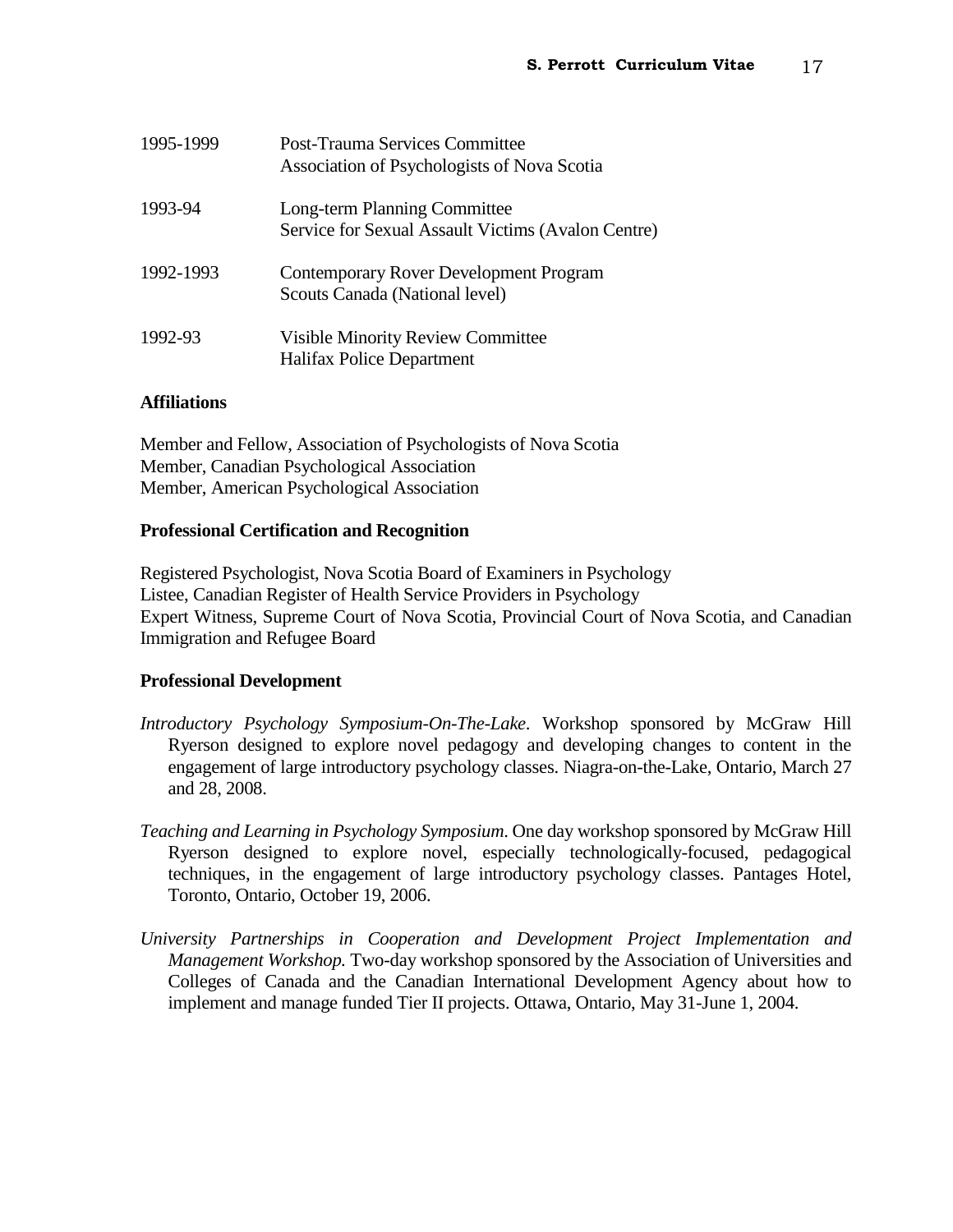- *University Partnerships in Cooperation and Development Project Design and Implementation Workshop.* Two-day workshop sponsored by the Association of Universities and Colleges of Canada and the Canadian International Development Agency about how to prepare, implement, and manage Tier I and Tier II projects. Saint Mary's University, Halifax, Nova Scotia, November 14-15, 2003.
- *Cross-cultural effectiveness training.* Three-day workshop sponsored by the Centre for Intercultural Training, Canadian Foreign Service Institute, Hull, Quebec, March, 2001.
- *Guided Self-Change: A brief motivational Intervention for alcohol and drug abusers.* One day professional workshop led by Linda Sobell and sponsored by the Association of Psychologists of Nova Scotia, April 7, 1998
- *The Feeling Good Workshop: Fast and effective treatment for depression and therapeutic resistance.* One day professional workshop led by D. Burns and sponsored by the Association of Psychologists of Nova Scotia, May 7, 1997.
- *Treatment of adults with Post-Traumatic Stress Disorder (PTSD): A cognitive-behavioral approach.* One day professional workshop led by D. Meichenbaum and sponsored by the Association of Psychologists of Nova Scotia, April 11, 1996.
- *Navigating the quagmire: Ethical and legal guidelines for psychologists.* One day workshop led by J. Ogloff and sponsored by the Association of Psychologists of Nova Scotia, May 5, 1995.
- *Honours programs and theses in psychology.* One-day workshop for Psychology Departments in Atlantic Canada held at Acadia University, July 25, 1994.
- *Addressing the cross-cultural challenge and psychologists' need for cross-cultural competency.*  Canadian Psychological Association one day pre-convention workshop led by A. Blue and D. M. Taylor, Penticton, British Columbia, June 28, 1994.
- *Highlights of the DSM-IV*. Three-hour video workshop sponsored by the American Psychological Association Continuing Education Committee, June 4, 1994.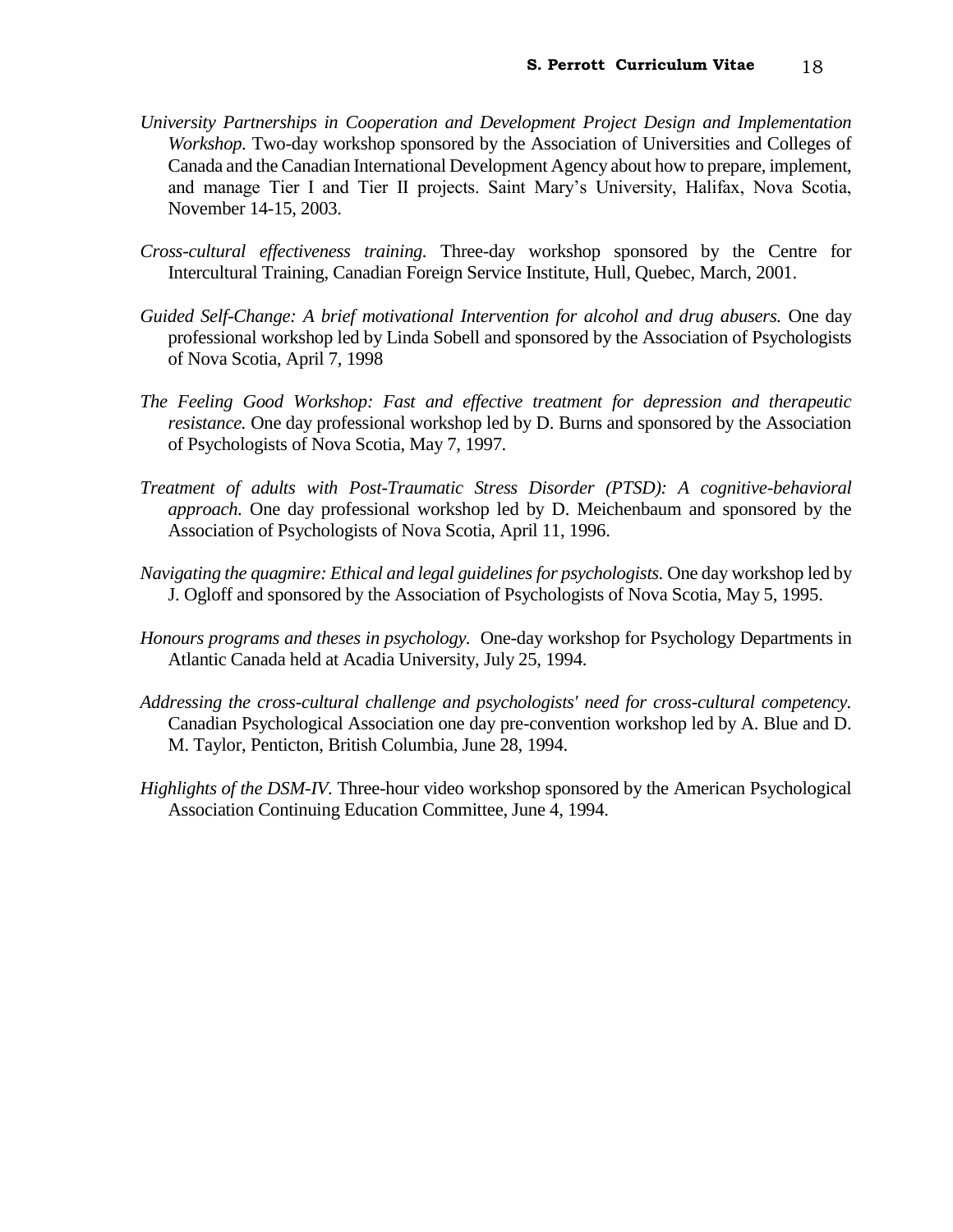## **Media Interviews/Contributions**

Morgan, J. (June 7, 2012). Interviewed on News 95.7 about the mental state of Luka Magnotta

- Hoare, E. (February 14, 2012). Record 19 murders in HRM last year. *The Chronicle-Herald, p.3.* Article about the meaning of the just released crime statistics for Halifax Regional Municipality.
- Kronstein, R. (June 17, 2011). Interviewed for Global Television's National evening news about the actors, group dynamics, and police performance during Vancouver's 2011 Stanley Cup riot.
- Lord, R. (April 2, 2010). Interviewed for Global Television's National evening news about the efficacy of "gun amnesty" programs given the escalation of gun-related violence in the greater Halifax area.
- Foster, J. (March 19, 2010). Interviewed for CTV's "News at 6" regarding demographic variables associated with a rash of indecent exposure incidents in Halifax's south end.
- Embrett, C. (June, 2009). Youth and the kiss of debt. *Canadian Living* Interviewed for magazine article about how our credit-based culture has affected the attitudes and life-style choices of young adults.
- Krystal, A. (June 25, 2009). Interviewed on 95.7, *Maritime Morning,* talk-radio call-in show about parenting problems, youth alienation, and the Young Offender's Act.
- Krystal, A. (June 22, 2009). Interviewed on 95.7, *Maritime Morning*, talk-radio call-in show about parenting styles and societal changes facing Canadian youth.
- Tremonti, A.M. (April 7, 2009). Taped interview on CBC Radio One's flagship national program, *The Current,* about how police are responding to and dealing with their activities increasingly being recorded by unconventional means such as by cell phone video captures. Replayed twice on CBC's evening program, *The Round-Up*, April 7<sup>th</sup> and 8<sup>th</sup>.
- Lord, R. (November, 2008). Interviewed for Global Television's National evening news about the psychological impact that drive-by shootings by two crime families is having on the community of Spryfield.
- Teubner, S. (October 24, 2008). What's Your Emergency? 911 Call Takers Gather for  $8<sup>th</sup>$ Annual Conference. *The Halifax West Weekly News.* Interview about my role as a guest speaker at the 911 conference.
- Medel, B. (October 18, 2008). Psychologist: Crisis debriefings may actually cause stress. *The Chronicle-Herald,* p. B2. Interview about my conference presentation dealing with Post-Traumatic Stress Disorder.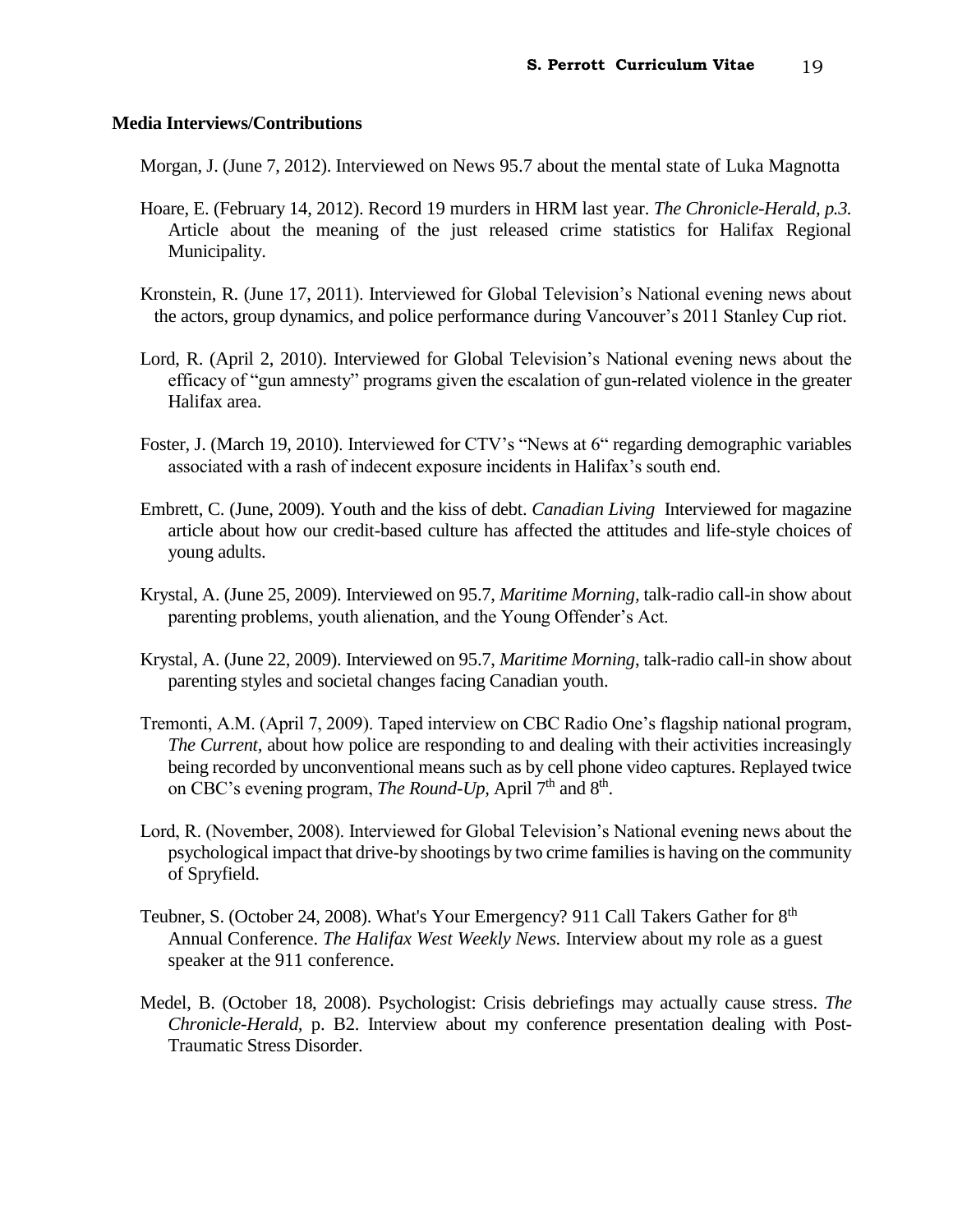- Howe, R. (August 21, 2008) Interviewed for CJNI-FM on potential causes and remedies for youth-initiated vandalism.
- Klassen, C. (May 13, 2008). Interviewed on CBC Halifax Radio One's *Mainstreet* about whether a recent drop in HRM's crime statistics represent a real drop in crime.
- Trembath, T. (November 15, 2007). Interviewed for Global Television's evening news about police use of Tasers following the Vancouver Airport death.
- Ferguson, C. (October 24, 2007). Interviewed for Global Television's evening news about potential remedies for youth crime.
- Howe, R. (October 24, 2007). Call-in guest on CJCH's *Hotline* call-in program to provide commentary on continuing problem of violent youth crime.
- Howe, R. (August 27, 2007). Call-in guest on CJCH's *Hotline* call-in program to provide commentary on recent outburst of violent youth crime.
- Young, R. (August 3, 2007). Convicted pedophile in nursing home a burden for facility staff: Union Rep. *The Daily News,* p.6. Interview regarding the legitimacy of placing an elderly pedophile in a nursing home and under the custodial care of nursing staff.
- Brown, R. (July 24, 2007). Interviewed for Global Television's local evening and national late night news about swarming incidents in HRM.
- Deluce, L. (July 7, 2007). ATV Live at Five. Interviewed about the impact on society and likely prognosis for youth who exhibit cruelty to animals.
- Gass, T. (June 18, 2007). Interviewed for Global Television's National evening news about value of just implemented Canadian "no-fly" list.
- Petrone, M. (May 31, 2007). Interviewed for Atlantic Television's evening news about the problems and sources of bias when police officers investigate other police officers.
- Howe, R. (April 20, 2007). Call-in guest on CJCH's *Hotline* call-in program to provide commentary on media coverage and the "copycat effect" following the Virginia Tech massacre.
- Howe, R. (October 18, 2006). Call-in guest on CJCH's *Hotline* call-in program to provide commentary on teen crime.
- Lord, R. (September 22, 2006). Interviewed for Global Television's National evening news about recent vigilante incidents in Nova Scotia.
- Ferguson, C. (September 14, 2006). Interviewed for Global Television's evening news about killer in Dawson College shootings.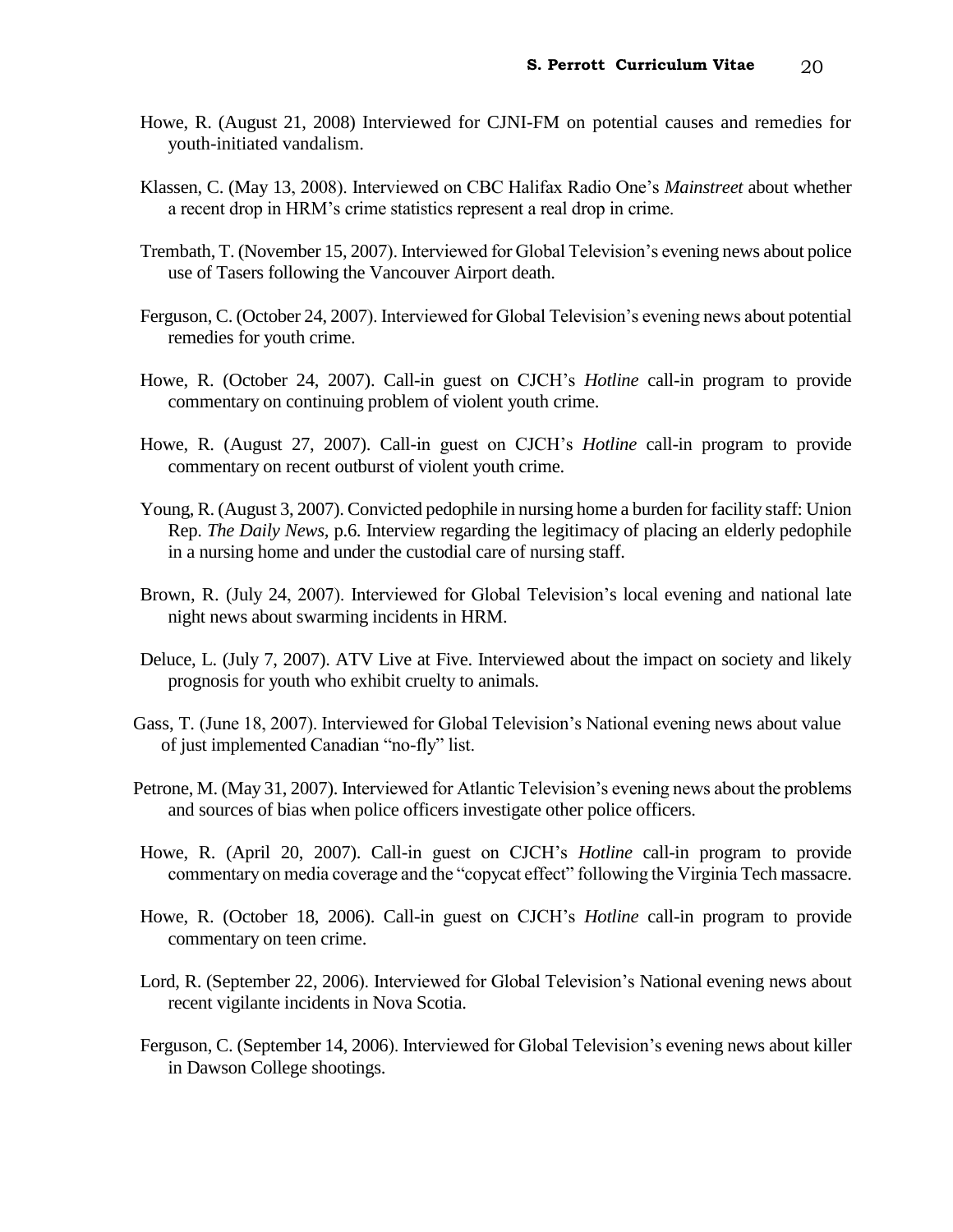- Dooley, R. (September 11, 2006). Shock to our Psyche- Expert. *The Daily News,* p.9. Interview regarding the long-term impact of the World Trade Centre attacks five years after the fact.
- Montana, P., & Sibley, D.-Hosts (September 11, 2006). Call in guest on Country C101.9 Radio call in show about the long-term psychological impact of the World Trade Centre attacks five years after the fact.
- Missler, M. (August 3, 2006). Interviewed for Global Television's evening news about vigilantism on Grand Manaan Island.
- Moreira, C. (Summer, 2006). Educating police, developing community. *Nova Scotia: Open to The World,* p. 4. Article about Community-based Policing in The Gambia project.
- Hayes, B. (May 5, 2006). Expert: Teens need community support. *The Chronicle Herald,* p. A2*.*  Headline quote carried on p.A1. Interview conducted about criminal gang behaviour in HRM.
- Dibba, L. (April 28, 2006). Don explains need for community policing. *The Daily Observer, The Gambia.* Interview conducted about ongoing Gambia police gender workshop.
- Gordon, R. (May 11, 2006). The Gambia Connection: Distant Beat. CBC National news documentary broadcast about Community Policing in The Gambia project (previously broadcast locally on CBC). Documentary repeated on *The National* in August 2006
- Foster, J. (April 7, 2006). Interviewed for Global Television's evening news about the implications of the Speech From the Throne for criminal justice policy.
- (April 6, 2006) Interviewed by the morning hosts of CBC Charlottown, Sydney, Saint John's, and Winnipeg about the implications of the Speech From the Throne for criminal justice policy (sequential but separate live interviews).
- Gordon, R. (March 28, 2006). The Gambia Connection: Distant Beat. CBC News at Six feature documentary on community policing in The Gambia project.
- Dobson, S. (January 5, 2006). Interviewed on ATV's Live at Five evening news program about the "holiday blues" and seasonal affective disorder.
- Howe, R. (October 13, 2005). Co-guest, with Dr. Nina Woulf, on CJCH's *Hotline* call-in program to provide commentary on the rise of teen gang-related violence.
- (October 1, 2005). Interviewed on ASN's Breakfast Television with A/Supt. Bojang and Inspector Mballow about community-based policing project.
- Arsenault, D. (September 27, 2005). African officers seek NS know-how. *The Chronicle Herald,* pp. B1-3. Article about Community-based Policing in The Gambia project.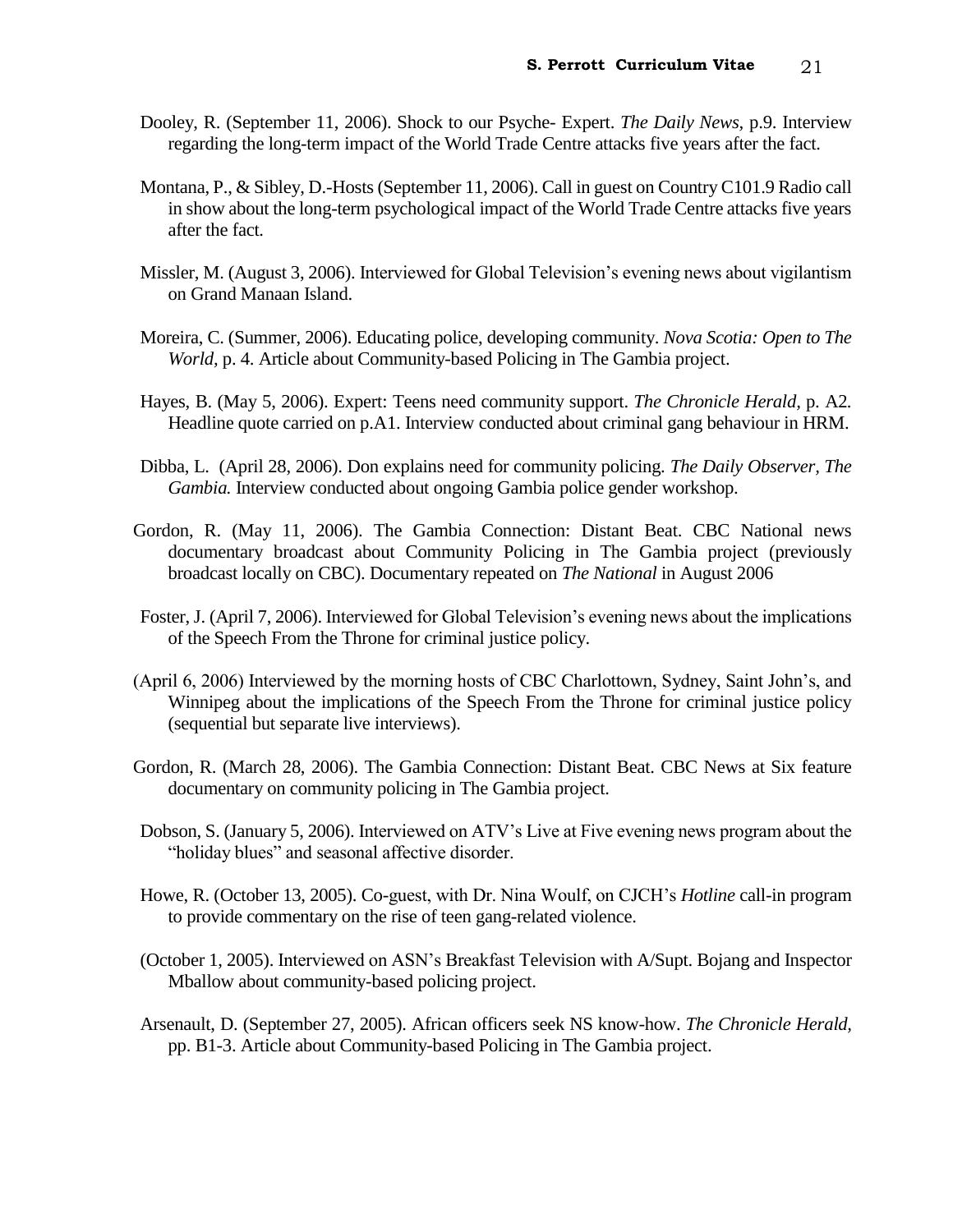- Dooley, R. (September 27, 2005). Police training crosses borders: Gambian officers will take home lessons learned. *The Daily News,* p.4. Article about community policing project.
- Lambie, C. (April 24, 2005). Fight or flight?. *The Daily News,* pp.4-5. Interview about how to best react if you find yourself the victim of a swarming incident.
- Danjo, S. (March 4, 2005). Youth crime watch, GPF on community policing. *Daily Observer (The Gambia), p. 3.* Report on community sensitization workshops in Farafenni focused on the relationship of Youth Crime Watch of The Gambia to the community policing program.
- Gambia Radio and Television Services (February 12-17, 2005). A number of television and radio reports and one radio interview about the launch of the community-based policing program.
- Petrachek, H. (November 12, 2004). Interviewed on CBC Halifax Radio One's *Mainstreet* about Community-based policing project (with Gambian partners B. Senghore and A. Bojang).
- Petrachek, H. (November 8, 2004). Interviewed on CBC Halifax Radio One's *Mainstreet* about whether there are any solutions for violent or otherwise out-of-control youth.
- Howe, R. (November 1, 2004). Guest on CJCH's *Hotline* call in program to provide commentary on why so many young people are coming into repeated conflict with the law.
- Murphy, T. (October 22, 2004). Interviewed for CBC's *The National* about what can be done with a 16-year-old repeat offender who killed a woman while driving a stolen car.
- Missler, M. (October 21, 2004). Interviewed for Global Television's evening news about the reasons for repeat offending of a 16-year-old who killed a woman while driving a stolen car.
- Chiu, E. (October 21, 2004). Interviewed for Atlantic Television's evening news about the reasons for repeat offending of a 16-year-old who killed a woman while driving a stolen car.
- Howe, R. (October 21, 2004). Guest on CJCH's *Hotline* call in program to provide commentary on the reasons for repeat offending of a 16-year-old who killed a woman while driving a stolen car.
- Lambie, C. (October 20, 2004). It's like a live video game. *The Daily News,* p.3. Interview regarding repeat offending of a 16-year-old who killed a woman while driving a stolen car.
- Boomer, R. (August 6, 2004). Castration not a cure for pedophilia. *The Daily News,* p.8. Interview regarding the likely efficacy of chemical castration for high profile pedophile, Cesar Lalo.
- Johnson, C. (August 2, 2004). Interviewed for ATV evening news about armed cigarette heist at Costco, Bayer's Park.
- Coady, M. (July 16, 2004). Interviewed for Global Television's evening news about Martha Stewart's penal sentence for insider trading.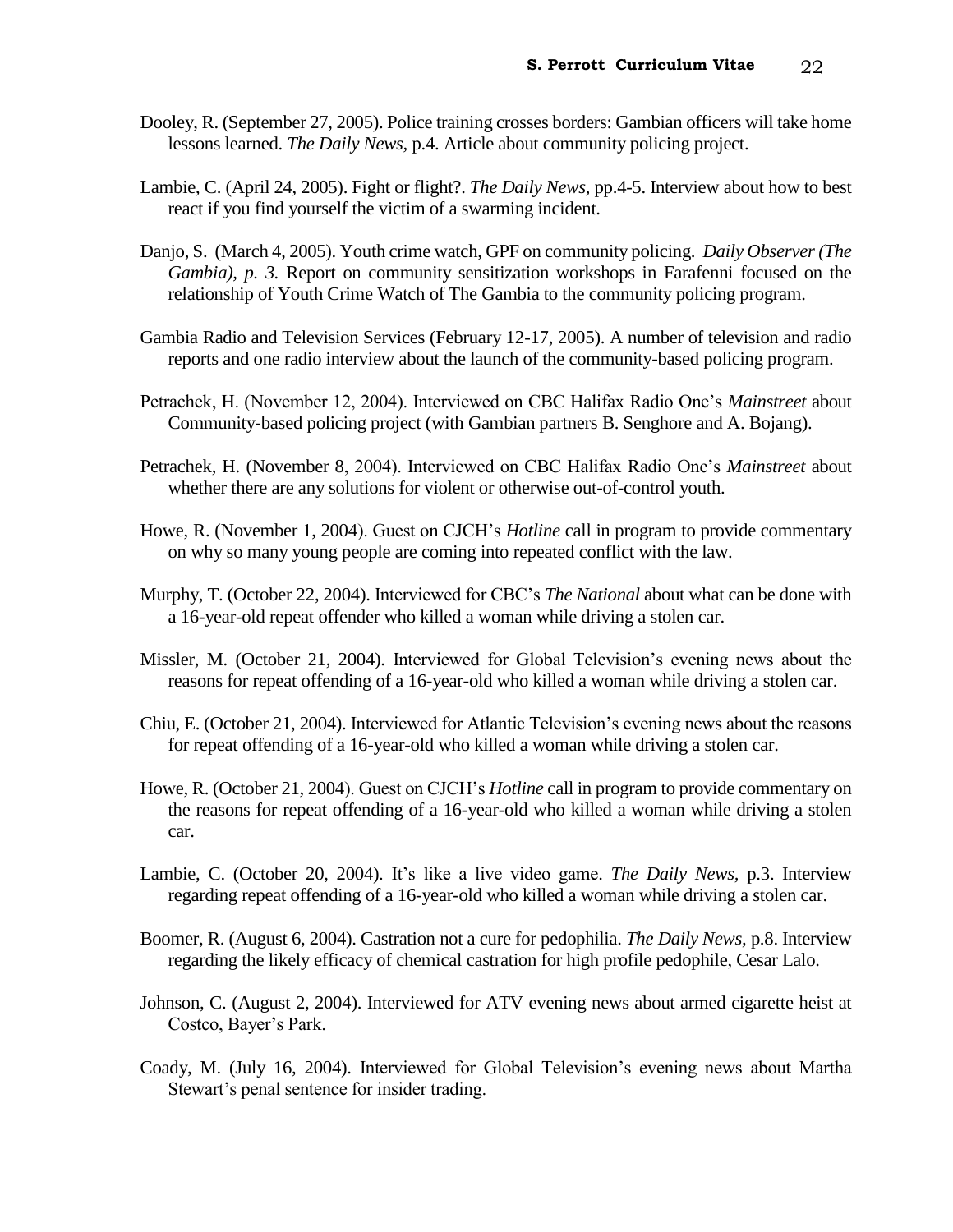- (June 1, 2004) Interviewed by *Radio Canada International* with Superintendent Pah Jallow, Gambia Police Force, about CIDA/AUCC funded *Community-Based Policing and Restorative Justice in The Gambia* project.
- Petrachek, H. (March 5, 2004). Interviewed on CBC Halifax Radio One's *Mainstreet* about my successful application for funding for a community-policing project in The Gambia.
- Tremonti, A.M. (March 3, 2004). Participation in a panel discussion on CBC Radio One's flagship national program, *The Current,* about the best ways to utilize police budgets including expenditures for DNA testing.
- Harris, M. (March 4, 2004). Feature guest on CFRN's (Ottawa) Michael Harris Live call-in program for commentary on the reasons for increasing levels of violent crime by youth.
- Howe, R. (March 3, 2004). Guest on CJCH's *Hotline* call in program to provide commentary on the reasons for increasing levels of violent crime by Nova Scotia youth.
- Lambie, C. (February 2, 2004). Prof: Look to the parents. *The Daily News,* p.4. Feature interview regarding the causes of youth crime.
- Ayyash, M. (December 11, 2003). Interviewed for Global Television's evening news about my data regarding the violence faced by public schools teachers in a larger story stimulated by a violent schoolyard incident involving a 9-year-old child.
- Klassen, C. (November 13, 2003). Interviewed in an occasional piece series about Nova Scotians working overseas on CBC Halifax Radio One's *Mainstreet* about the development projects in which I am involved in The Philippines and The Gambia.
- Howe, R. (November 6, 2003). In-studio guest on CJCH's *Hotline* call in program to provide expert commentary on a number of high profile cases in the Nova Scotia justice system.
- Jessome, P. (October 31, 2003). Featured in interview for Halifax portion of CBC's *Canada Now*  about the case of a sex-offender convicted of serial rapes of a 5-year-old boy.
- Lambie, C. (October 30, 2003). 5-year-old boy's rapist gets 25-month sentence *and* Child sodomizer gets 25-month sentence. *The Daily News,* p.1, p.3. Interviews regarding the appropriateness of the sentence for a sex-offender and the likelihood that the offender would profit from therapy.
- Tremonti, A.M. (September 16, 2003). Participation in a panel discussion on CBC Radio One's flagship national program *The Current* about the state of police-community relations following a number of "swarmings" of police officers by youth nation-wide.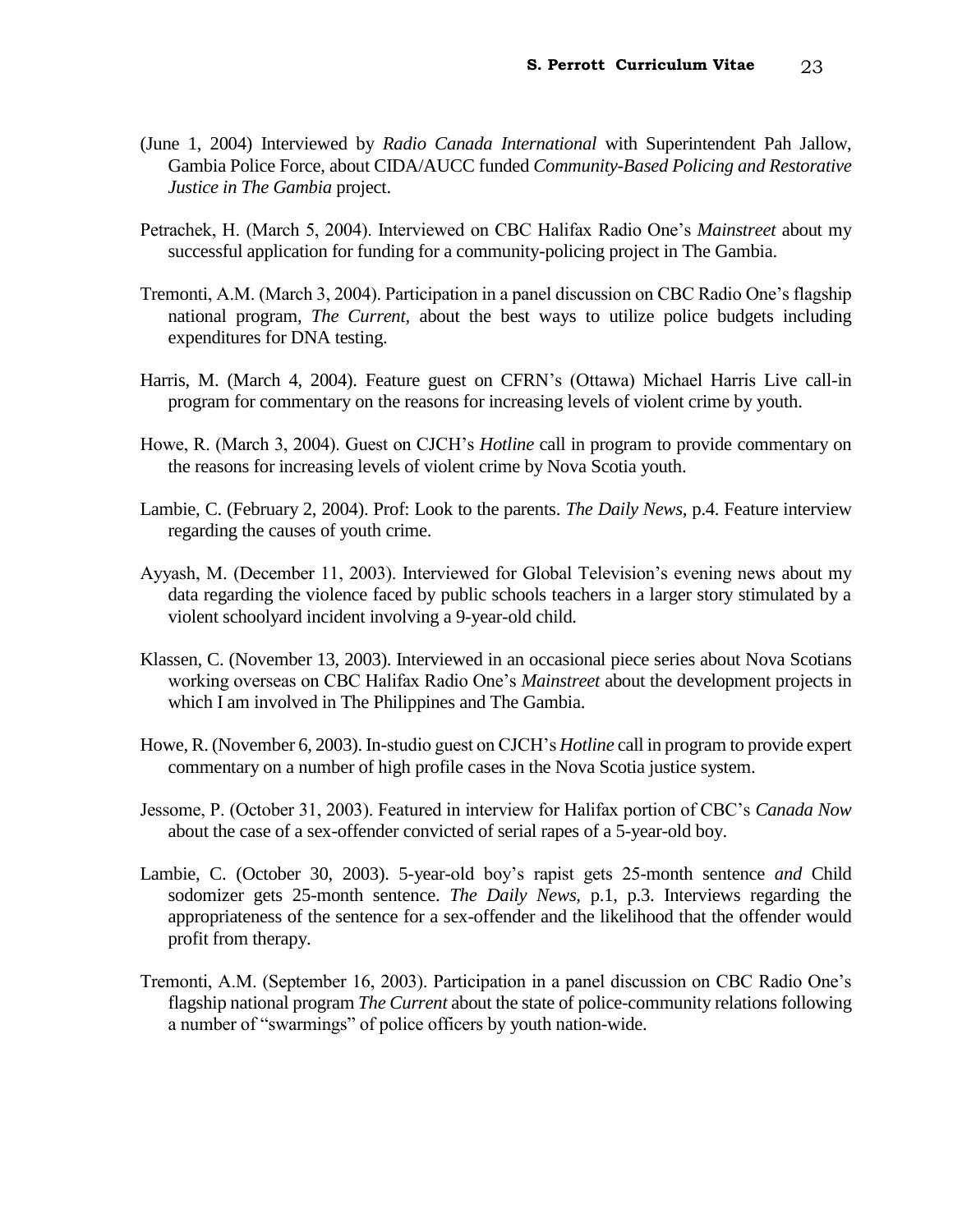- Interviewed in national broadcasts by The Gambia's National Television and Radio Services about proposed CIDA sponsored Community-Based Policing/Restorative Justice Project in The Gambia (September , 2003).
- CTV Canada AM (July 25, 2003) Feature four-minute interview on Canada AM about implications of decision about whether 10-year-old boy should be forced to testify against his mother in a stabbing and sexual assault trial.
- July 21-26 Interviews and coverage of expert testimony provided in high-profile case involving a 10-year-old boy being required to testify against his mother in a stabbing and sexual assault trial. Covered by the Chronicle Herald, Daily News, CTV National News, ATV News, CBC Radio 1 and 2, Radio Canada, CBC Canada Now, Global Television, CJLS News, CBC.ca, Canada. Com, CTV Newsnet, CTV.ca, British Columbia's *Province*, and several others.
- Featured guest on Vancouver radio call-in program concerning my data concerning violence and incivility in the classroom, July 24, 2003
- Child on the Stand. (June 25, 2003). CBC Halifax Information Morning interview conducted by Don Connolly regarding the psychological impact of placing a small child on the witness stand during court proceedings.
- Featured guest on John Gormley Live on News/Talk radio stations CKOM (Saskatoon) and CJME (Regina) program hosted by John Gormley concerning violence and incivility in the classroom, March 18, 2003
- Verchery, D. (2003, February 20). Radio Canada news piece about my research investigating workplace violence experienced by police officers, teachers, and nurses.
- North, R. (2003, February 18). CBC Halifax Radio news piece about my research investigating workplace violence experienced by police officers, teachers, and nurses.
- Sherwood, J. (2003, February 15). School a violent place for many N.S. teachers. *The-Chronicle Herald and the Mail-Star,* p. A3. Article about my research investigating workplace violence experienced by police officers, teachers, and nurses.
- Ayaash, M. (2002, December 1). National AIDS Day news segment. Interview broadcast on Global's evening news program about my work in a peer health program in Gambia.
- (2002, December). Interview taped at King's School of Journalism about peer health program in Gambia (broadcast during news segments on Eastlink Television).
- Drewa, A. (2002, November 4). Helping Hands. Human interest/news interview broadcast on ATV's *Live at Five* program about my work in a peer health program in Gambia. Rebroadcast on ASN's *Nightside* at 11: 00 p.m.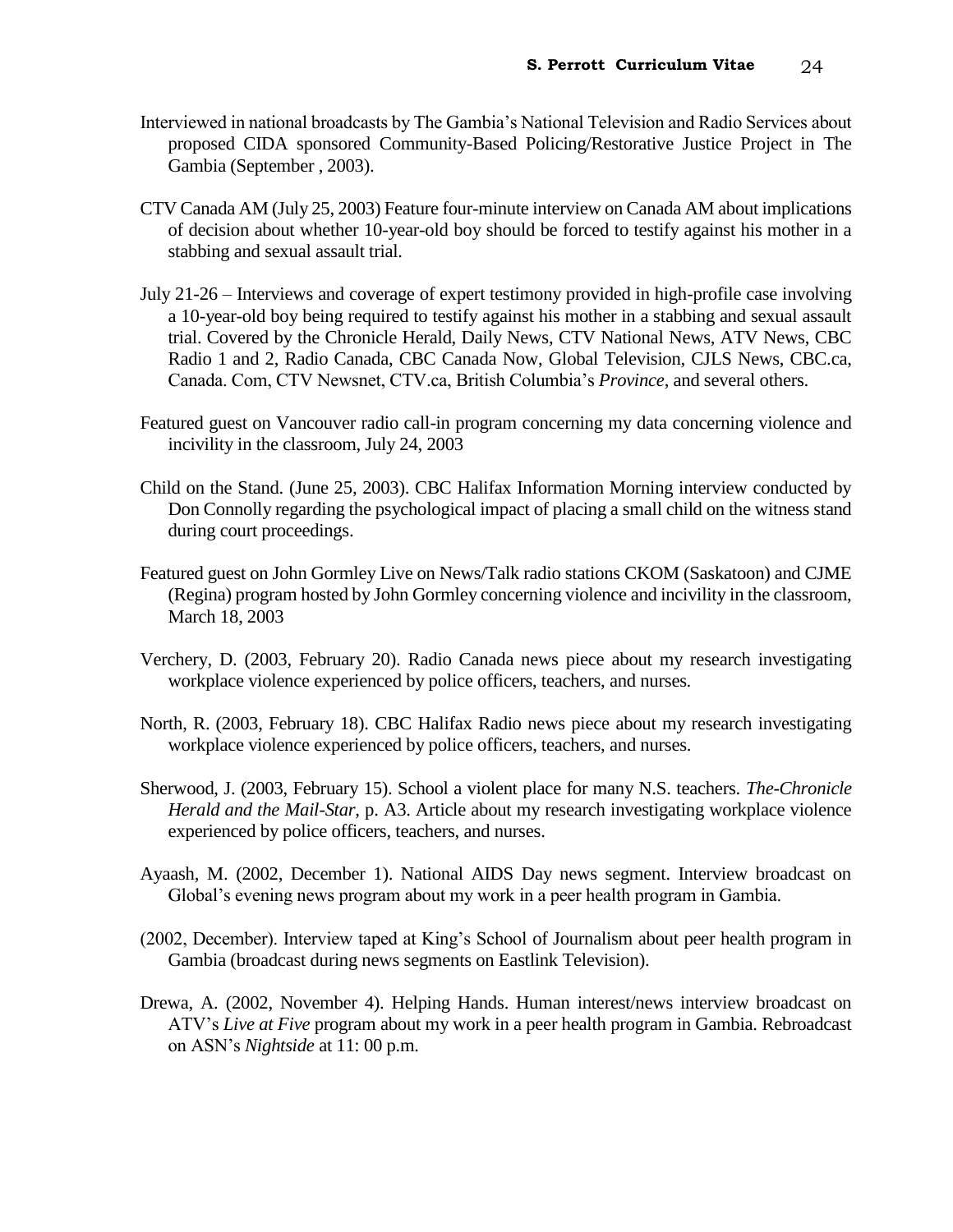- Brown, L. (2001, December 5). Hanging on to the hope: Unsolved cases leave victims' families in limbo. *The Bridgewater Bulletin,* p. A12.
- Special report regarding the likelihood of perpetrators or witnesses coming forward to reveal what they know about a number of unsolved murders in Lunenburg county.
- Johnston, B. (May 27, 2001). Haligonians tackle Filipino sex-trade. *The Sunday Daily News,* p.9. Article about my role in CIDA funded sex-tourism project.
- Global Television Maritimes Today studio guest on program hosted by Duane Lowe about the societal implications of "reality" television. September 11, 2000.
- Global Television Maritimes Today studio guest on program hosted by Duane Lowe about serial killers and mass murderers. April 18, 2000.
- ATV Evening News Interview with Peter Mallette regarding whether a convicted murderer's confession to a serial killing spree was credible, March 24, 2000
- Global Television Evening News Interview with Martha Coady regarding why a convicted murderer would freely confess to a serial killing spree, March 20, 2000
- Global Television Maritimes Today studio guest on program hosted by Duane Lowe about whether prostitution should be decriminalized and regulated. September 17, 1999
- Global Television Maritimes Today call-in guest on program hosted by Duane Lowe concerning racism in the criminal justice system, September 24, 1998
- Wagg, L. (1997, October 4). Feeding the urge to watch: Images of celebrities, disasters automatic lure for readers. *The-Chronicle Herald and the Mail-Star,* p. C1-2. Article regarding blame attributions surrounding Princess Diana's death.
- Global Television Maritimes Today studio guest on program hosted by Duane Lowe concerning Princess Diana's death. September 17, 1997
- First Edition, CBC Halifax Interview with Linda Kelly about the worldwide impact of Princess Diana's death, September 3, 1997
- MITV Maritimes Today call-in guest on program hosted by Duane Lowe concerning local antiracism programs, April 10, 1997
- MITV Maritimes Today studio guest on program hosted by Duane Lowe concerning cult activity in the Maritime area, April 9, 1997
- CBC Halifax Information Morning interview by Don Connolly about the extent to which childhood abuse by considered a mitigating factor when sentencing adult criminals. March 12, 1996.
- CBC Commentary, National Radio Broadcast, Wednesday, October 4, 1995 Title- *The Police and Contemptuous Reverence*